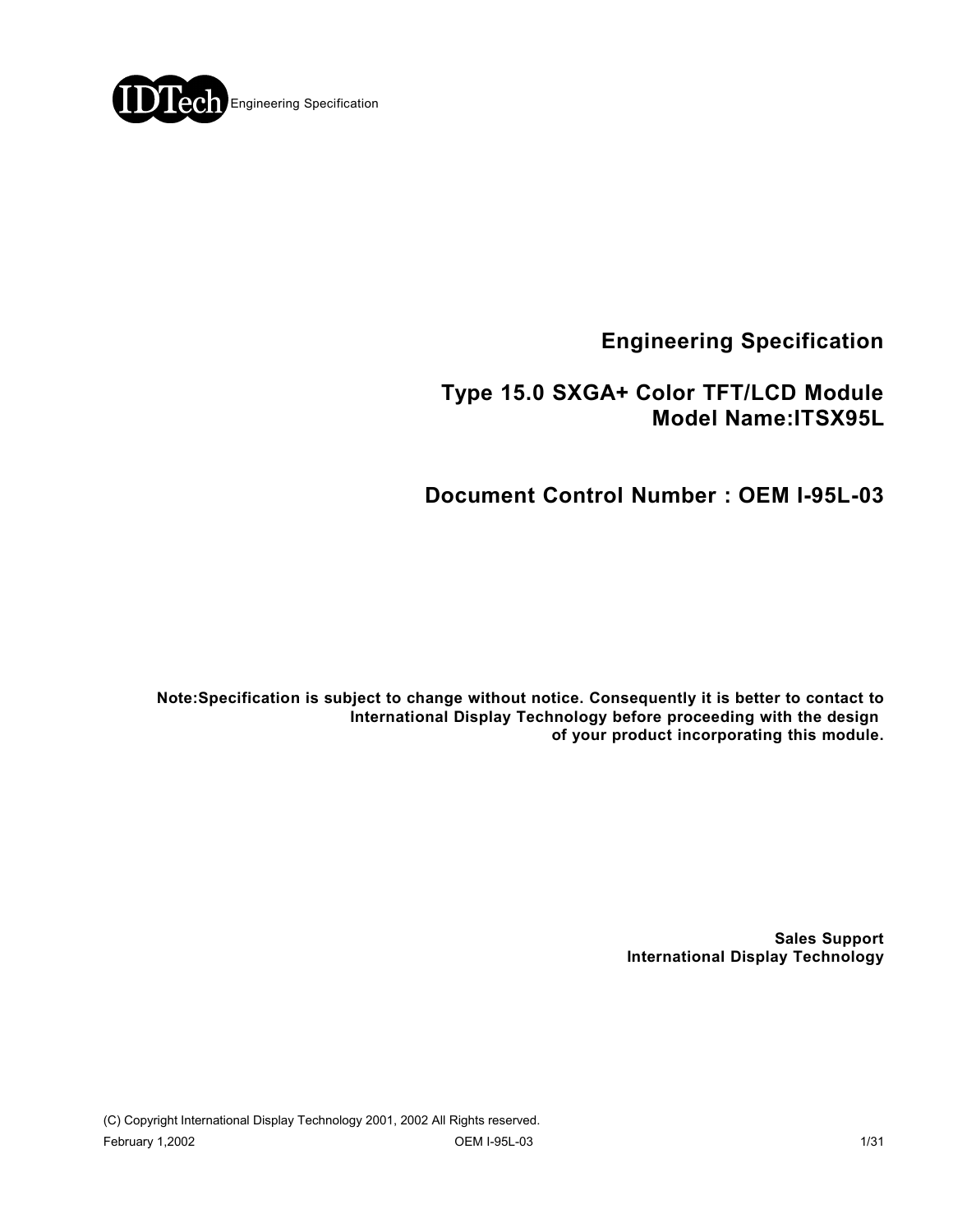

## **i Contents**

- i Contents
- ii Record of Revision
- **1.0 Handling Precautions**
- **2.0 General Description**
- 2.1 Characteristics
- 2.2 Functional Block Diagram
- **3.0 Absolute Maximum Ratings**
- **4.0 Optical Characteristics**
- **5.0 Signal Interface**
- 5.1 Connectors
- 5.2 Interface Signal Connector
- 5.3 Interface Signal Description
- 5.4 Interface Signal Electrical Characteristics
- 5.4.1 Signal Electrical Characteristics for LVDS Receiver
- 5.4.2 LVDS Receiver Internal Circuit
- 5.4.3 Recommended Guidelines for Motherboard PCB Design and Cable Selection
- 5.5 Inverter Signal connector
- 5.6 Inverter Signal Description
- 5.7 Inverter Signal Electrical Characteristics
- **6.0 Pixel format image**
- **7.0 Interface Timings**
- 7.1 Timing Characteristics
- 7.2 Timing Definition
- **8.0 Power Consumption**
- **9.0 Power ON/OFF Sequence**
- **10.0 Mechanical Characteristics**
- **11.0 National Test Lab Requirement**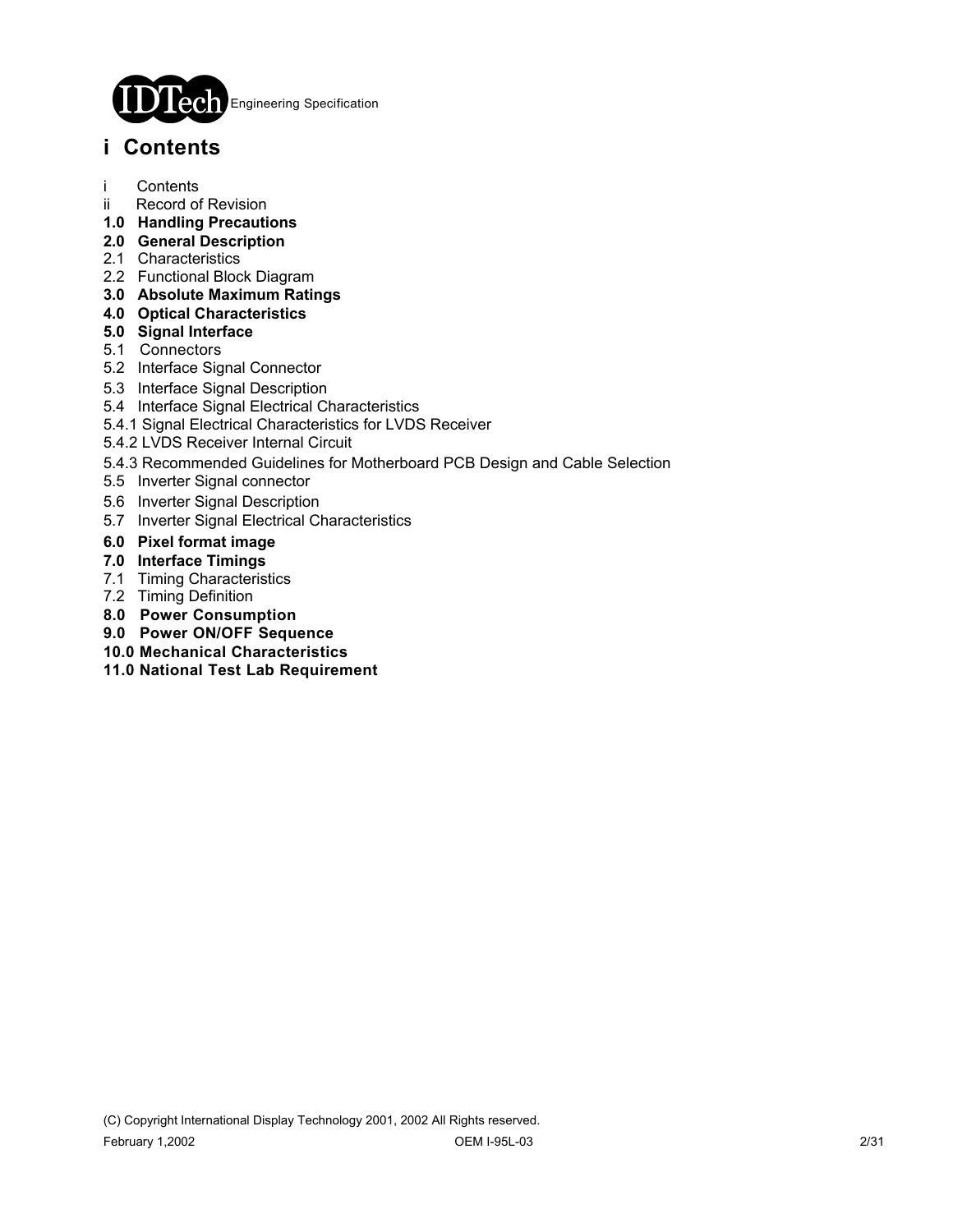

# **ii Record of Revision**

| Date             | Document<br><b>Revision</b> | Page                          | Summary                                                                                                                                                                                                                                                                                                                                                                                                                              |
|------------------|-----------------------------|-------------------------------|--------------------------------------------------------------------------------------------------------------------------------------------------------------------------------------------------------------------------------------------------------------------------------------------------------------------------------------------------------------------------------------------------------------------------------------|
| August 7,2001    | OEM95L-01                   | All                           | First Edition for customer.<br>Based on Internal Specification EC H3102x as of August<br>3,2001.<br>To adopt a "Burst mode Inverter".                                                                                                                                                                                                                                                                                                |
| December 10,2001 | <b>OEM I-95L-02</b>         | 4<br>6<br>9<br>22<br>23<br>25 | Updated by establishment of the New Company as<br>"International Display Technology".<br>Based on Internal Spec. EC H31010 as of September 6,2001.<br>To update Handling Precautions.<br>To update Backlight Power Consumption.<br>To add Min. value of White Luminance.<br>To update Electrical Specifications and Dimming.<br>To update the Luminance versus the SMBUS Data.<br>To add Min. and Max. value of Tck.<br>To add Note. |
| February 1,2002  | OEM I-95L-03                | 22<br>23                      | To update Inverter Signal Electrical Characteristics.<br>To update Luminance versus SMBUS Data.                                                                                                                                                                                                                                                                                                                                      |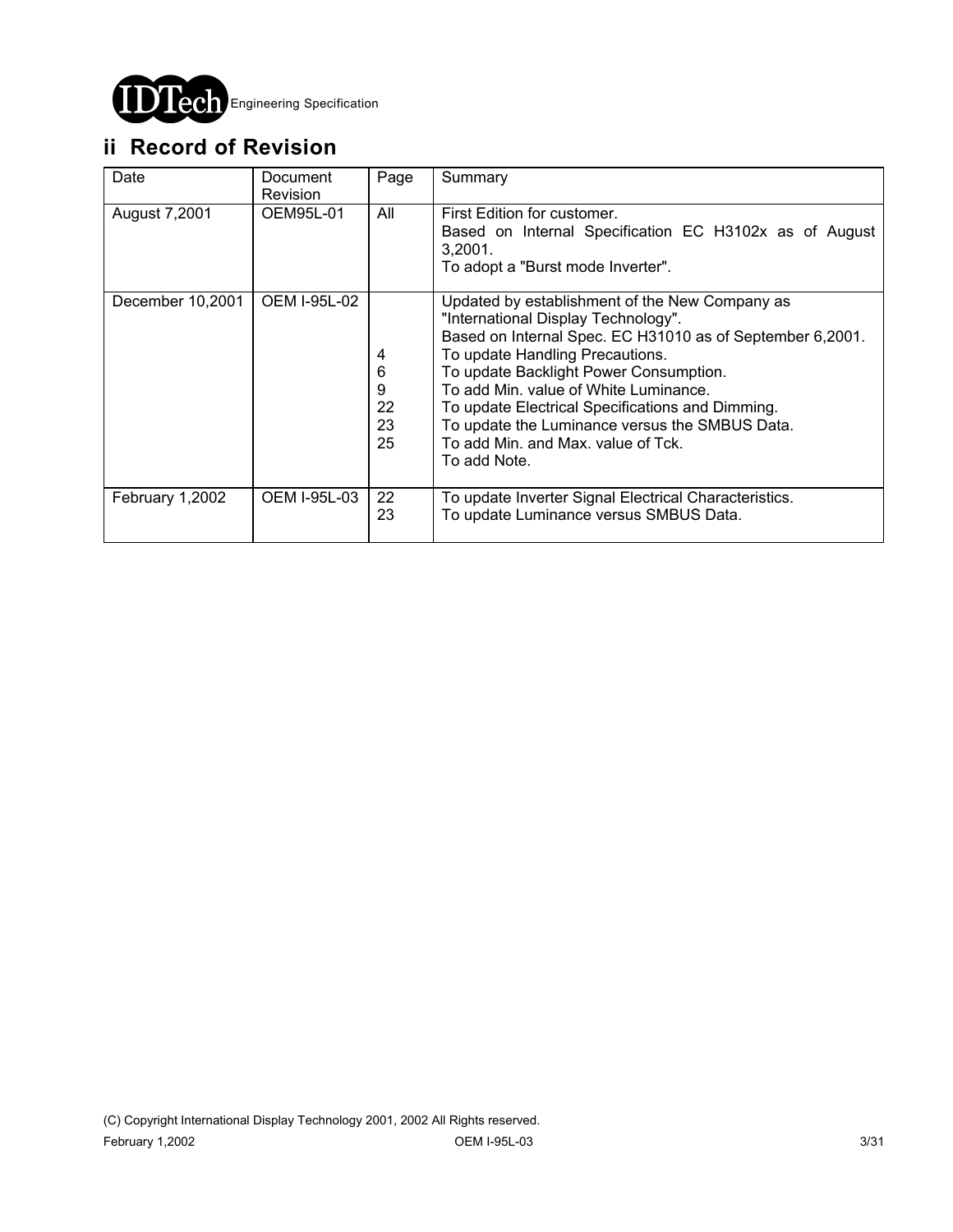

# **1.0 Handling Precautions**

- 1) Since front polarizer is easily damaged, pay attention not to scratch it.
- 2) Be sure to turn off power supply when inserting or disconnecting from input connector.
- 3) Wipe off water drop immediately. Long contact with water may cause discoloration or spots.
- 4) When the panel surface is soiled, wipe it with absorbent cotton or other soft cloth; do not use solvents or abrasives.
- 5) Since the panel is made of glass, it may break or crack if dropped or bumped on hard surface.
- 6) Since CMOS LSI is used in this module, take care of static electricity and insure human earth when handling.
- 7) Do not open nor modify the Module Assembly.
- 8) Do not press the reflector sheet at the back of the module to any directions.
- 9) In case if a Module has to be put back into the packing container slot after once it was taken out from the container, do not press the center of the CFL Reflector edge. Instead, press at the far ends of the CFL Reflector edge softly. Otherwise the TFT Module may be damaged.
- 10) At the insertion or removal of the Signal Interface Connector, be sure not to rotate nor tilt the Interface Connector of the TFT Module.
- 11) After installation of the TFT Module into an enclosure ( Notebook PC Bezel, for example), do not twist nor bent the TFT Module even momentary. At designing the enclosure, it should be taken into consideration that no bending/twisting forces are applied to the TFT Module from outside. Otherwise the TFT Module may be damaged.
- 12) The fluorescent lamp in the liquid crystal display (LCD) contains mercury. Do not put it in trash that is disposed of in landfills. Dispose of it as required by local ordinances or regulations.
- 13) Small amount of materials having no flammability grade is used in the LCD module. The LCD module should be supplied by power complied with requirements of Limited Power Source (2.11, IEC60950 or UL1950), or be applied exemption conditions of flammability requirements (4.4.3.3, IEC60950 or UL1950) in an end product.
- 14) Never apply detergent or other liquid directly to the screen.
	- The information contained herein is presented only as a guide for the applications of our products. No responsibility is assumed by International Display Technology for any infringements of patents or other right of the third partied which may result from its use. No license is granted by implication or otherwise under any patent or patent rights of International Display Technology or others. .
	- The information contained herein may be changed without prior notice. It is therefore advisable to contact International Display Technology before proceeding with the design of equipment incorporating this product. .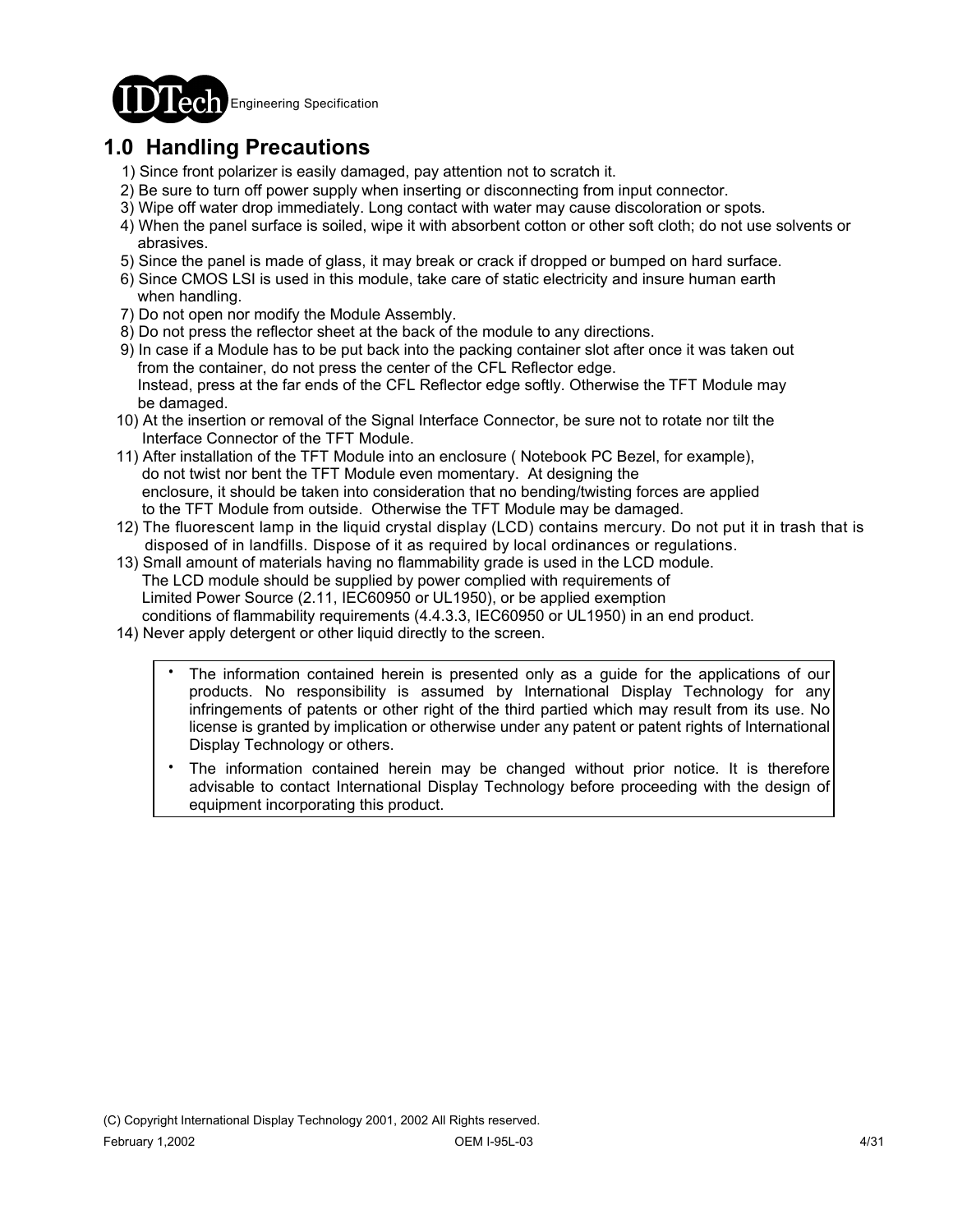

## **2.0 General Description**

This specification applies to the Type 15.0 Color TFT/LCD Module 'ITSX95L'.

This module is designed for a display unit of notebook style personal computer.

The screen format and electrical interface are intended to support the SXGA+ (1400(H) x 1050(V))screen.

Support color is native 262k colors ( RGB 6-bit data driver ).

All input signals are LVDS interface compatible. This module contains an inverter card for backlight.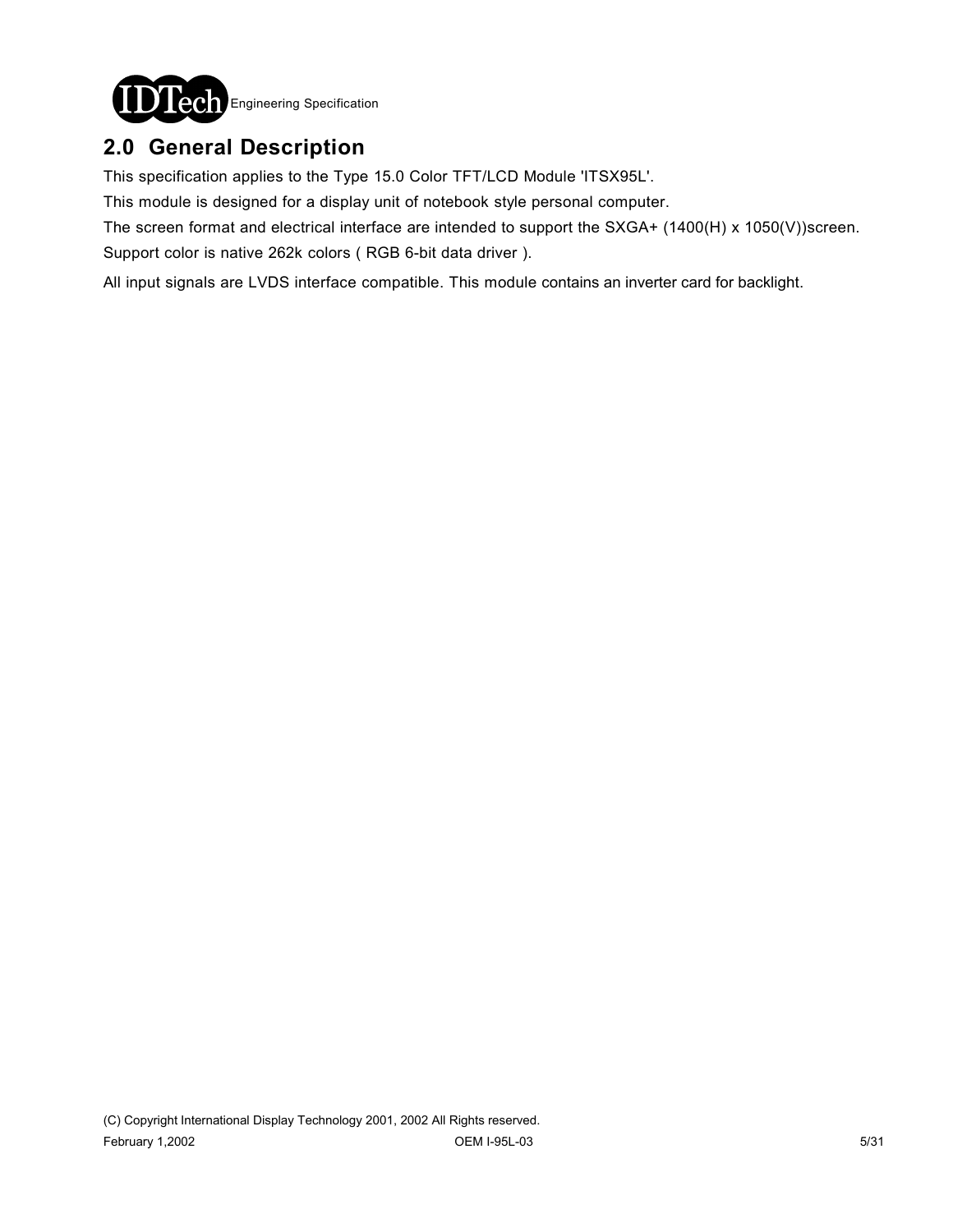

## **2.1 Characteristics**

The following items are characteristics summary on the table under 25 degree C condition:

| <b>ITEMS</b>                                                                    | SPECIFICATIONS                                                            |
|---------------------------------------------------------------------------------|---------------------------------------------------------------------------|
| Screen Diagonal [mm]                                                            | 381                                                                       |
| Active Area [mm]                                                                | 304.5(H) x 228.375(V)                                                     |
| Pixels H x V                                                                    | 1400(x3) x 1050                                                           |
| Pixel Pitch [mm]                                                                | 0.2175(per one triad) x 0.2175                                            |
| <b>Pixel Arrangement</b>                                                        | R.G.B. Vertical Stripe                                                    |
| Display Mode                                                                    | <b>Normally White</b>                                                     |
| Typical White Luminance [cd/m <sup>2</sup> ]<br>SMData=00H:                     | 210 Typ. (Center), 200 Typ. (5 Points average)                            |
| <b>Contrast Ratio</b>                                                           | 200:1 Typ.                                                                |
| Optical Rise Time/Fall Time [msec]                                              | 30Typ. 50Max.(each)                                                       |
| Nominal Input Voltage [Volt]<br><b>VDD</b><br>5VSUS, 5VALW line<br>PWR_SRC line | $+3.3$ Typ.<br>$+5.0$ Typ.<br>$+14.4$ Typ.                                |
| Logic Power Consumption [watt]                                                  | 1.8 Typ.                                                                  |
| <b>Backlight Power Consumption [watt]</b><br>PWR SRC=14.4V<br>SMData=00H        | 5.6 Typ.                                                                  |
| Weight [grams]                                                                  | 665(Typ.), 700(Max.)                                                      |
| Physical Size [mm]                                                              | 317.3(W) x 242.0(H) x 11.2(D) Typ. 11.5(D)Max.                            |
| Electrical Interface (Logic)                                                    | 6-bit digital video for each color R/G/B, 3 sync, Clock<br>(8 pairs LVDS) |
| Electrical Interface (Inverter)                                                 | Panel IDs, SMB_CLK, SMB_DAT, FPVEE                                        |
| <b>Support Color</b>                                                            | Native 262K colors (RGB 6-bit data driver)                                |
| Temperature Range (degree C)<br>Operating<br>Storage (Shipping)                 | $0 to +50$<br>$-20$ to $+60$                                              |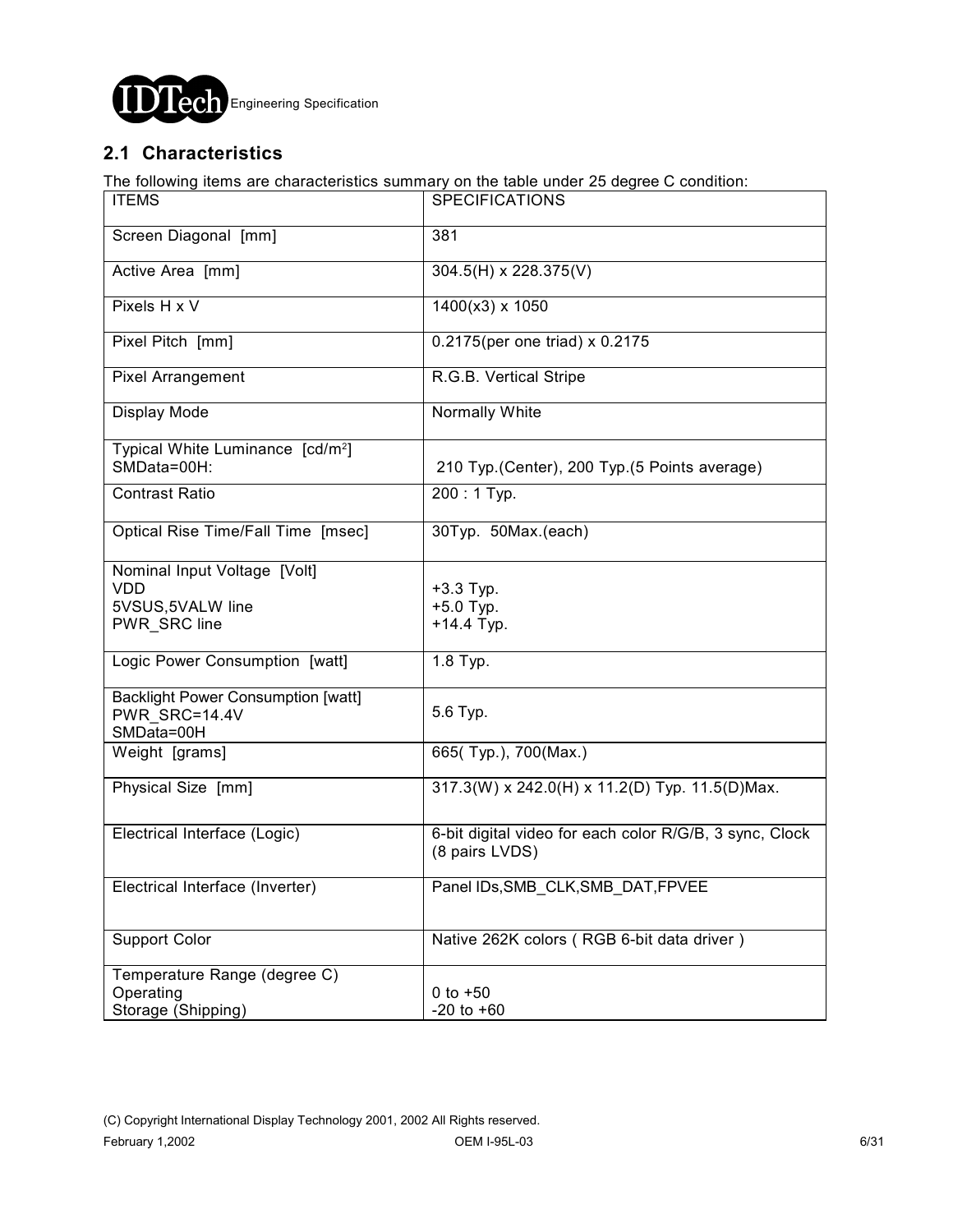

## **2.2 Functional Block Diagram**

The following diagram shows the functional block of the Type 15.0 Color TFT/LCD Module.

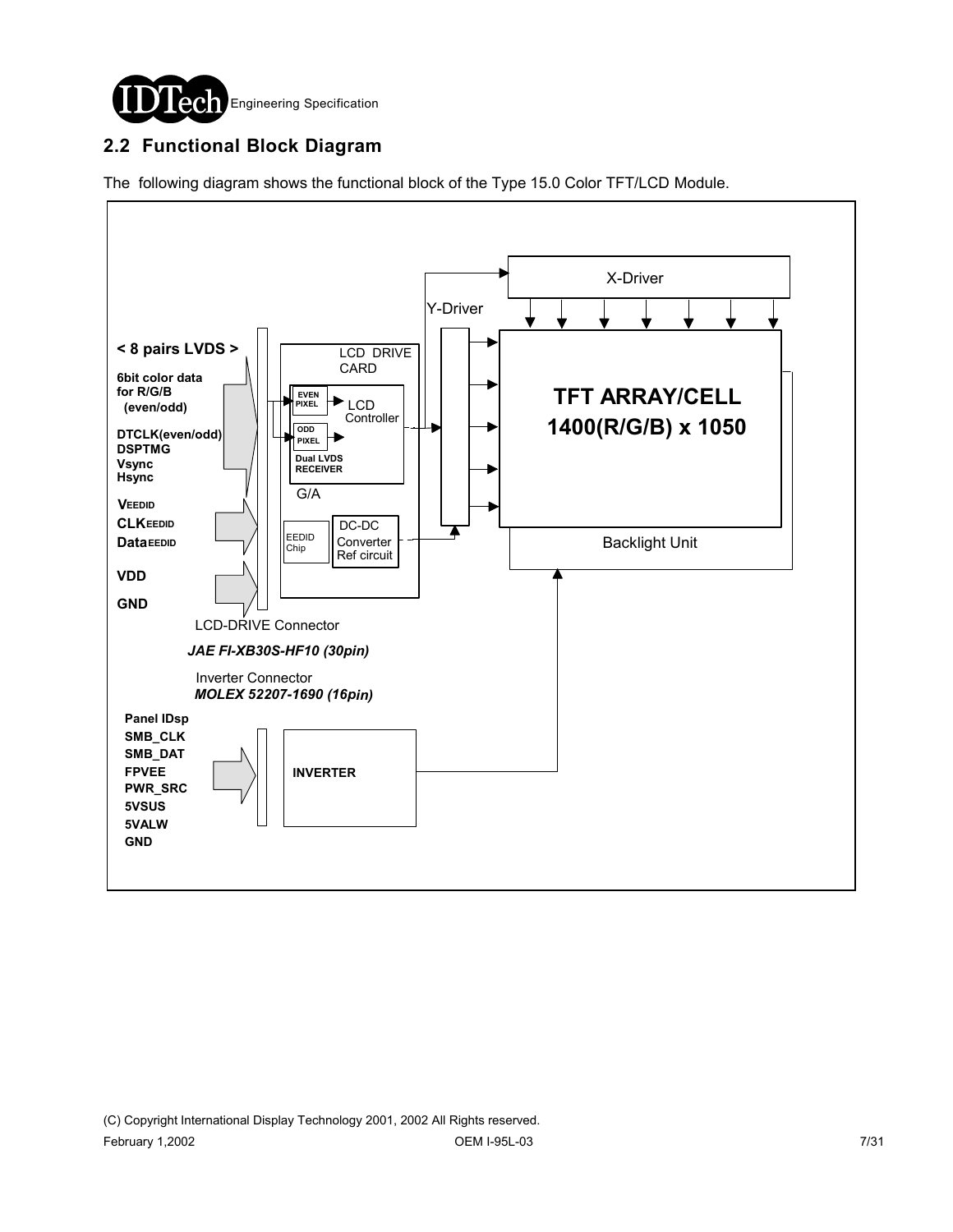

## **3.0 Absolute Maximum Ratings**

Absolute maximum ratings of the module is as follows :

| <b>Item</b>                  | Symbol             | Min    | Max           | <b>Unit</b> | <b>Conditions</b> |
|------------------------------|--------------------|--------|---------------|-------------|-------------------|
| <b>Supply Voltage</b>        | <b>VDD</b>         | $-0.3$ | $+4.0$        | V           |                   |
|                              | 5VSUS,<br>5VALW    | $-0.3$ | $+5.5$        | $\vee$      |                   |
|                              | PWR_SRC            | $-0.3$ | $+25$         | $\vee$      |                   |
| Input Voltage of Signal      | Vin                | $-0.3$ | $+VDD+0.3$    | V           |                   |
|                              | <b>FPVEE</b>       | $-0.3$ | $+5.5$        | V           |                   |
|                              | SMB CLK<br>SMB_DAT | $-1$   | $+7$          | $\vee$      |                   |
| <b>Operating Temperature</b> | <b>TOP</b>         | 0      | $+50$         | deg.C       | Note 1            |
| <b>Operating Humidity</b>    | <b>HOP</b>         | 8      | 95            | %RH         | Note 1            |
| Storage Temperature          | <b>TST</b>         | $-20$  | $+60$         | deg.C       | Note 1            |
| <b>Storage Humidity</b>      | <b>HST</b>         | 5      | 95            | %RH         | Note 1            |
| Vibration                    |                    |        | 10-200<br>1.5 | G<br>Hz     |                   |
| Shock                        |                    |        | 50<br>18      | G<br>ms     | Rectangle<br>wave |

**Note 1 : Maximum Wet-Bulb should be 39 degree C and No condensation**.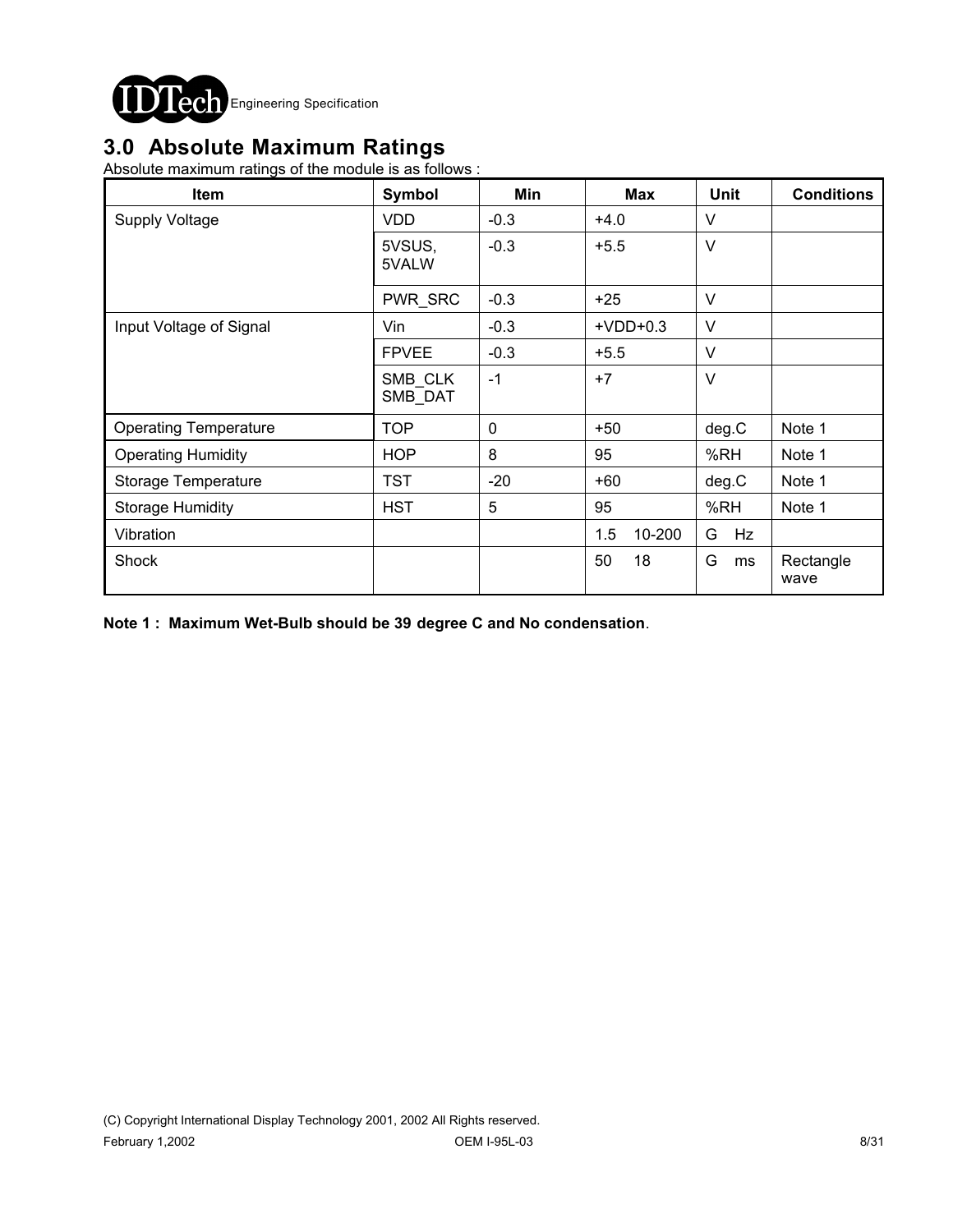

## **4.0 Optical Characteristics**

The optical characteristics are measured under stable conditions as follows under 25 degree C condition:

| Item                                                      |                    | Conditions         | Specifiation                                    |                                                           |  |  |  |
|-----------------------------------------------------------|--------------------|--------------------|-------------------------------------------------|-----------------------------------------------------------|--|--|--|
|                                                           |                    |                    | Typ.                                            | <b>Note</b>                                               |  |  |  |
| <b>Viewing Angle</b><br>(Degrees)                         | Horizontal<br>K≥10 | (Right)<br>(Left)  | 40<br>40                                        |                                                           |  |  |  |
| K:Contrast Ratio                                          | Vertical<br>K≧10   | (Upper)<br>(Lower) | 15<br>30                                        |                                                           |  |  |  |
| Contrast ratio                                            |                    |                    | 200                                             | 100 Min.                                                  |  |  |  |
| Response Time                                             | Rising             |                    | 30                                              | 50 Max.                                                   |  |  |  |
| (ms)                                                      | Falling            |                    | 30                                              | 50 Max.                                                   |  |  |  |
| Color                                                     | Red<br>X           |                    | 0.569                                           |                                                           |  |  |  |
| Chromaticity                                              | Red<br>у           |                    | 0.332                                           |                                                           |  |  |  |
| (CIE)                                                     | Green<br>X         |                    | 0.312                                           |                                                           |  |  |  |
|                                                           | Green<br>y         |                    | 0.544                                           |                                                           |  |  |  |
|                                                           | <b>Blue</b><br>X   |                    | 0.149                                           |                                                           |  |  |  |
|                                                           | Blue<br>y          |                    | 0.132                                           |                                                           |  |  |  |
|                                                           | White<br>X         |                    | 0.313                                           |                                                           |  |  |  |
|                                                           | White<br>y         |                    | 0.329                                           |                                                           |  |  |  |
| <b>White Luminance</b><br>(cd/m <sup>2</sup> ) SMData=00H |                    |                    | 210<br>(Center)<br>200<br>(5 Points<br>Average) | 180 Min.<br>(Center)<br>170 Min.<br>(5 Points<br>Average) |  |  |  |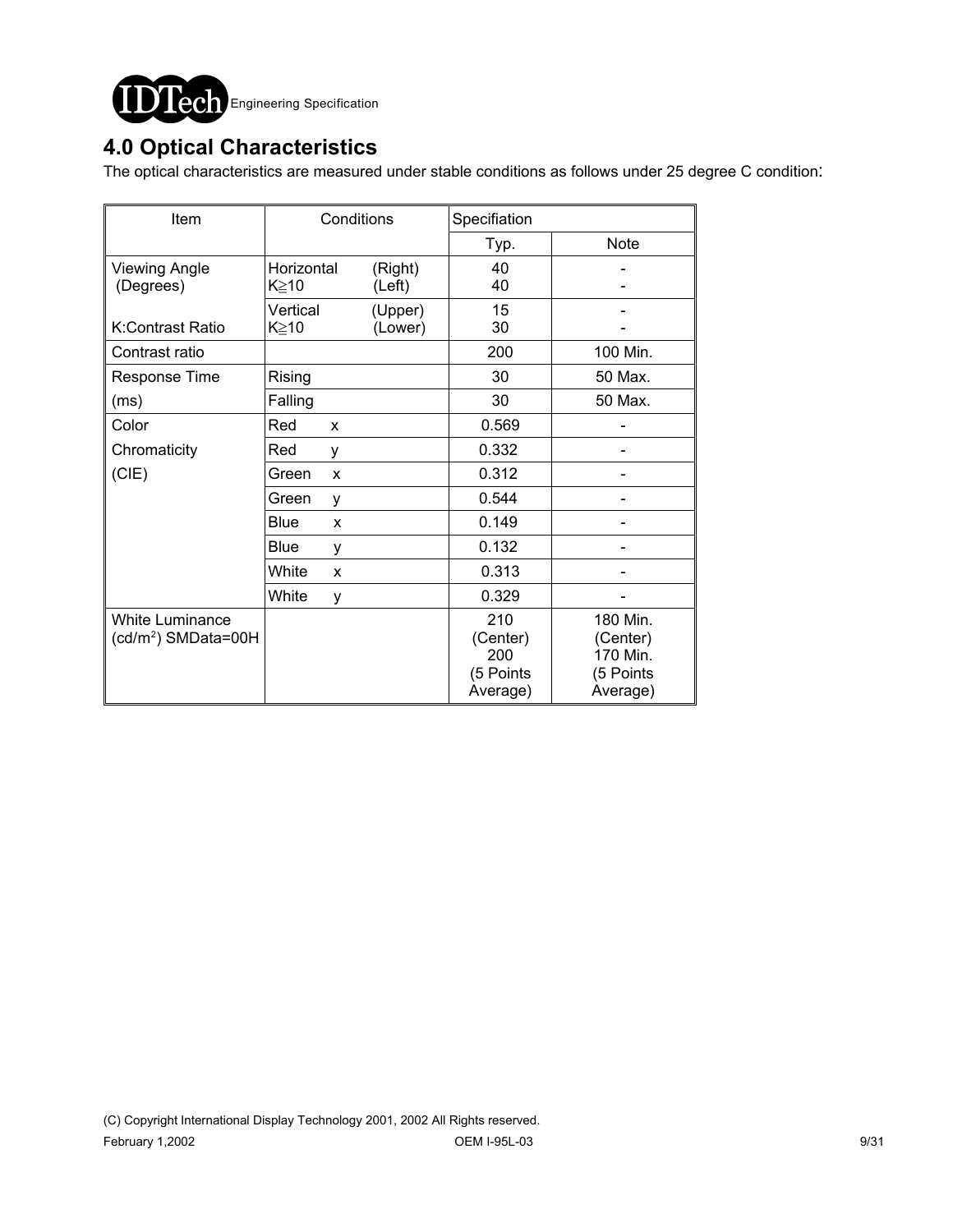

# **5.0 Signal Interface**

### **5.1 Connectors**

Physical interface is described as for the connector on module. These connectors are capable of accommodating the following signals and will be following components.

| Connector Name / Designation | For Signal Connector |
|------------------------------|----------------------|
| Manufacturer                 | <b>JAE</b>           |
| Type / Part Number           | FI-XB30S-HF10        |
| Mating Type / Part Number    | FI-X30M              |

| Connector Name / Designation | For Inverter Connector |  |  |
|------------------------------|------------------------|--|--|
| Manufacturer                 | Molex                  |  |  |
| Type / Part Number           | 52207-1690             |  |  |
| Mating Type / Part Number    | (FPC)                  |  |  |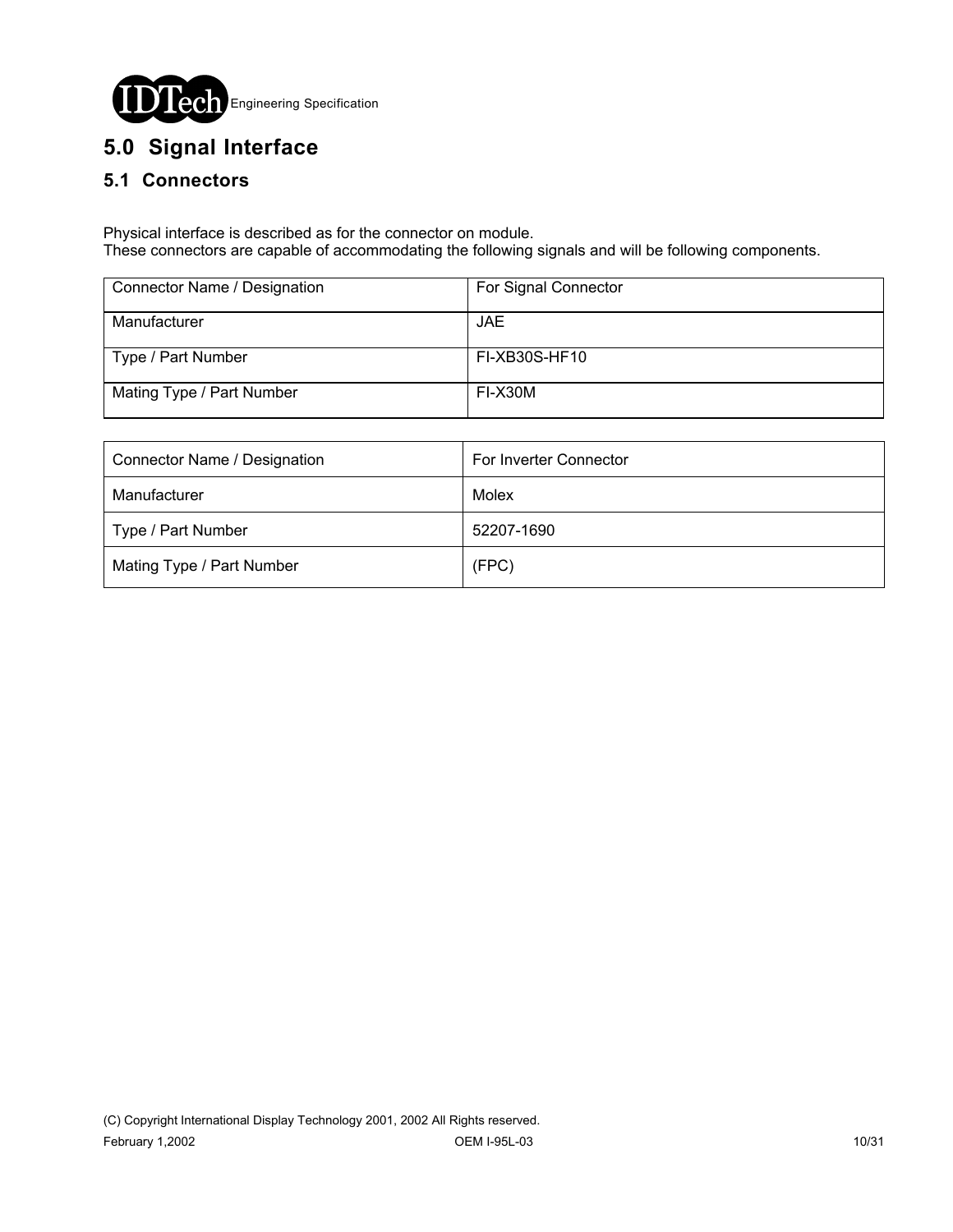

|  |  | 5.2 Interface Signal Connector |  |
|--|--|--------------------------------|--|
|  |  |                                |  |

| Pin#            | Signal Name                       | Pin# | Signal Name |
|-----------------|-----------------------------------|------|-------------|
| 1               | FG (GND)                          | 17   | <b>GND</b>  |
| $\overline{2}$  | <b>GND</b>                        | 18   | ReCLKIN-    |
| 3               | VDD                               | 19   | ReCLKIN+    |
| 4               | VDD                               | 20   | <b>GND</b>  |
| 5               | $V_{FEDID}$ (Note 2,3)            | 21   | RoIN0-      |
| 6               | NC (Reserved, Note 1)             | 22   | RoIN0+      |
| $\overline{7}$  | $CLKEEDID$ (Note 2,4)             | 23   | <b>GND</b>  |
| 8               | Data $_{\text{EEDID}}$ (Note 2,4) | 24   | RoIN1-      |
| 9               | ReIN0-                            | 25   | RoIN1+      |
| 10 <sup>°</sup> | ReIN0+                            | 26   | <b>GND</b>  |
| 11              | <b>GND</b>                        | 27   | RoIN2-      |
| 12 <sub>2</sub> | ReIN1-                            | 28   | RoIN2+      |
| 13              | ReIN1+                            | 29   | <b>GND</b>  |
| 14              | <b>GND</b>                        | 30   | RoCLKIN-    |
| 15              | ReIN2-                            | 31   | RoCLKIN+    |
| 16              | ReIN2+                            | 32   | FG (GND)    |

Note:

1. 'Reserved' pins are not allowed to connect any other line.

2. This LCD Module complies with "VESA ENHANCED EXTENDED DISPLAY IDENTIFICATION DATA STANDARD Release A, Revision 1" and supports "EEDID version 1.3". This module uses Serial EEPROM BR24C02FV (ROHM) or compatible as a EEDID function.

3. V<sub>EEDID</sub> power source shall be the current limited circuit which has not exceeding 1A. (Reference Document : "Enhanced Display Data Channel (E-DDCTM) Proposed Standard", VESA)

4. Both CLK<sub>EEDID</sub> line and Data<sub>EEDID</sub> line are pulled-up with 10K ohm resistor to V<sub>EEDID</sub> power source line at LCD panel, respectively.

Voltage levels of all input signals are LVDS compatible (except VDD,EEDID). Refer to "Signal Electrical Characteristics for LVDS(\*)", for voltage levels of all input signals.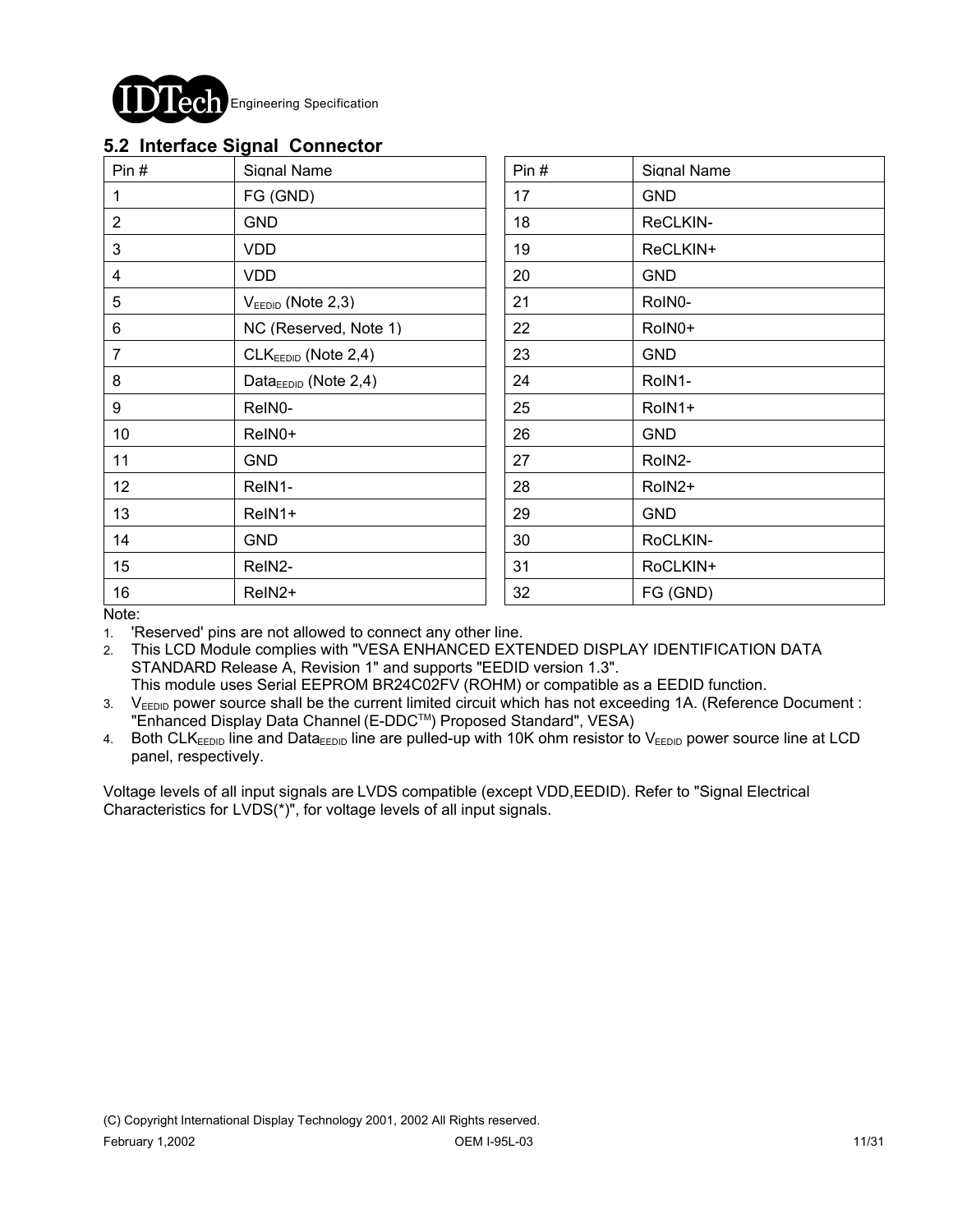

## **5.3 Interface Signal Description**

#### LCD Drive Connector Signal Description

| PIN<br>#                | <b>SIGNAL</b><br><b>NAME</b> | Description                                                              |
|-------------------------|------------------------------|--------------------------------------------------------------------------|
|                         |                              |                                                                          |
| $\mathbf{1}$            | FG                           | Frame Ground                                                             |
| $\overline{2}$          | <b>GND</b>                   | Ground                                                                   |
| $\mathbf{3}$            | <b>VDD</b>                   | +3.3V Power Supply                                                       |
| $\overline{\mathbf{4}}$ | <b>VDD</b>                   | +3.3V Power Supply                                                       |
| $\overline{5}$          | V <sub>EEDID</sub>           | EEDID 3.3V Power Supply                                                  |
| $\overline{6}$          | Reserved                     | Reserved                                                                 |
| $\overline{7}$          | CLK <sub>EEDID</sub>         | <b>EEDID Clock</b>                                                       |
| 8                       | $Data_{EEDID}$               | <b>EEDID Data</b>                                                        |
| $\overline{9}$          | ReIN0-                       | Negative LVDS differential data input (Even R0-R5, G0)                   |
| $\overline{10}$         | ReIN0+                       | Positive LVDS differential data input (Even R0-R5, G0)                   |
| 11                      | <b>GND</b>                   | Ground                                                                   |
| 12                      | ReIN1-                       | Negative LVDS differential data input (Even G1-G5, B0-B1)                |
| $\overline{13}$         | ReIN1+                       | Positive LVDS differential data input (Even G1-G5, B0-B1)                |
| $\overline{14}$         | <b>GND</b>                   | Ground                                                                   |
| 15                      | ReIN2-                       | Negative LVDS differential data input (Even B2-B5, HSYNC, VSYNC, DSPTMG) |
| 16                      | ReIN2+                       | Positive LVDS differential data input (Even B2-B5, HSYNC, VSYNC, DSPTMG) |
| $\overline{17}$         | <b>GND</b>                   | Ground                                                                   |
| $\overline{18}$         | ReCLKIN-                     | Negative LVDS differential clock input (Even)                            |
| 19                      | ReCLKIN+                     | Positive LVDS differential clock input (Even)                            |
| $\overline{20}$         | <b>GND</b>                   | Ground                                                                   |
| $\overline{21}$         | RoIN0-                       | Negative LVDS differential data input (Odd R0-R5, G0)                    |
| $\overline{22}$         | RoIN0+                       | Positive LVDS differential data input (Odd R0-R5, G0)                    |
| 23                      | <b>GND</b>                   | Ground                                                                   |
| 24                      | RoIN1-                       | Negative LVDS differential data input (Odd G1-G5, B0-B1)                 |
| 25                      | RoIN1+                       | Positive LVDS differential data input (Odd G1-G5, B0-B1)                 |
| 26                      | <b>GND</b>                   | Ground                                                                   |
| 27                      | RoIN2-                       | Negative LVDS differential data input (Odd B2-B5)                        |
| 28                      | RoIN2+                       | Positive LVDS differential data input (Odd B2-B5)                        |
| 29                      | <b>GND</b>                   | Ground                                                                   |
| 30                      | RoCLKIN-                     | Negative LVDS differential clock input (Odd)                             |
| 31                      | RoCLKIN+                     | Positive LVDS differential clock input (Odd)                             |
| 32                      | FG                           | <b>Frame Ground</b>                                                      |

Note:

1. Input signals of odd and even clock shall be the same timing.

2. The module uses a 100ohm resistor between positive and negative data lines of each receiver input.

3. Even: First Pixel , Odd: Second Pixel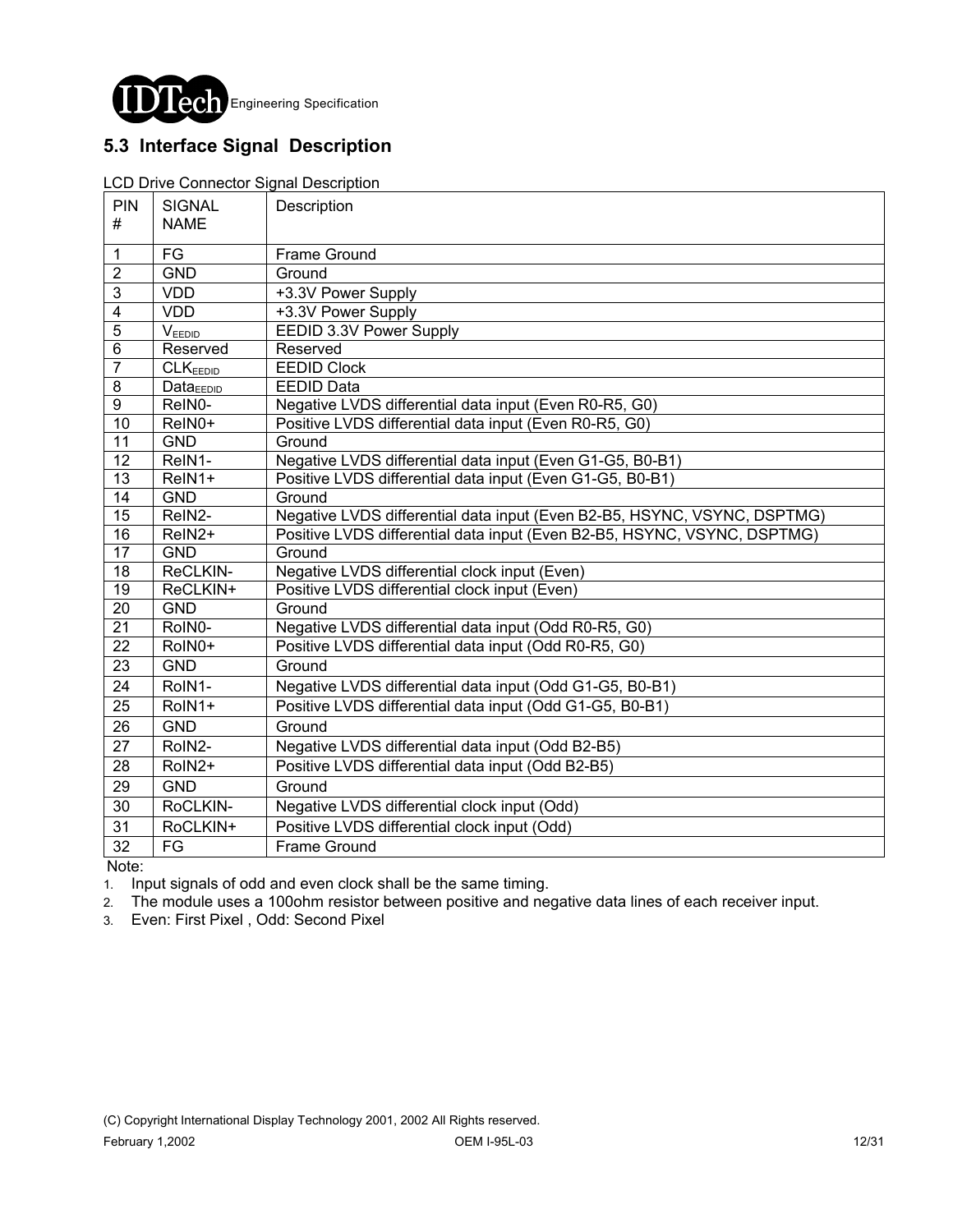

| <b>SIGNAL NAME</b>                                                                                                                 | Description                                                                                                                                                                           |
|------------------------------------------------------------------------------------------------------------------------------------|---------------------------------------------------------------------------------------------------------------------------------------------------------------------------------------|
| +RED 5 (ER5/OR5)<br>+RED 4 (ER4/OR4)<br>+RED 3 (ER3/OR3)<br>+RED 2 (ER2/OR2)<br>+RED 1 (ER1/OR1)<br>+RED 0 (ER0/OR0)<br>(EVEN/ODD) | RED Data 5 (MSB)<br>RED Data 4<br>RED Data 3<br>RED Data 2<br>RED Data 1<br>RED Data 0 (LSB)<br>Red-pixel Data: Each red pixel's brightness data consists of these 6 bits pixel data. |
| +GREEN 5 (EG5/OG5)                                                                                                                 | <b>GREEN Data 5 (MSB)</b>                                                                                                                                                             |
| +GREEN 4 (EG4/OG4)<br>+GREEN 3 (EG3/OG3)                                                                                           | <b>GREEN Data 4</b><br><b>GREEN Data 3</b>                                                                                                                                            |
| +GREEN 2 (EG2/OG2)                                                                                                                 | <b>GREEN Data 2</b>                                                                                                                                                                   |
| +GREEN 1 (EG1/OG1)                                                                                                                 | <b>GREEN Data 1</b>                                                                                                                                                                   |
| +GREEN 0 (EG0/OG0)                                                                                                                 | GREEN Data 0 (LSB)                                                                                                                                                                    |
| (EVEN/ODD)                                                                                                                         | Green-pixel Data: Each green pixel's brightness data consists of these 6 bits pixel                                                                                                   |
|                                                                                                                                    | data.                                                                                                                                                                                 |
| +BLUE 5 (EB5/OB5)                                                                                                                  | BLUE Data 5 (MSB)                                                                                                                                                                     |
| +BLUE 4 (EB4/OB4)                                                                                                                  | <b>BLUE Data 4</b><br><b>BLUE Data 3</b>                                                                                                                                              |
| +BLUE 3 (EB3/OB3)<br>+BLUE 2 (EB2/OB2)                                                                                             | <b>BLUE Data 2</b>                                                                                                                                                                    |
| +BLUE 1 (EB1/OB1)                                                                                                                  | <b>BLUE Data 1</b>                                                                                                                                                                    |
| +BLUE 0 (EB0/OB0)                                                                                                                  | BLUE Data 0 (LSB)                                                                                                                                                                     |
| (EVEN/ODD)                                                                                                                         |                                                                                                                                                                                       |
|                                                                                                                                    | Blue-pixel Data: Each blue pixel's brightness data consists of these 6 bits pixel<br>data.                                                                                            |
| <b>DTCLK</b>                                                                                                                       | Data Clock: The typical frequency is 54MHz.                                                                                                                                           |
| (EVEN/ODD)                                                                                                                         | The signal is used to strobe the pixel +data and the +DSPTMG                                                                                                                          |
| +DSPTMG (DSP)                                                                                                                      | When the signal is high, the pixel data shall be valid to be displayed.                                                                                                               |
| VSYNC (V-S)                                                                                                                        | Vertical Sync: This signal is synchronized with DTCLK. Both active high/low signals                                                                                                   |
|                                                                                                                                    | are acceptable.                                                                                                                                                                       |
| HSYNC (H-S)                                                                                                                        | Horizontal Sync: This signal is synchronized with DTCLK. Both active high/low<br>signals are acceptable.                                                                              |
| <b>VDD</b>                                                                                                                         | Power Supply                                                                                                                                                                          |
| <b>GND</b>                                                                                                                         | Ground                                                                                                                                                                                |
| VEEDID                                                                                                                             | <b>EEDID Power Supply</b>                                                                                                                                                             |
| CLK <sub>EEDID</sub>                                                                                                               | <b>EEDID Clock</b>                                                                                                                                                                    |
| Data <sub>EDID</sub>                                                                                                               | EEDID data                                                                                                                                                                            |

Note : Output signals except VEEDID, CLKEEDID and DataEEDID from any system shall be Hi-Z state when VDD is off.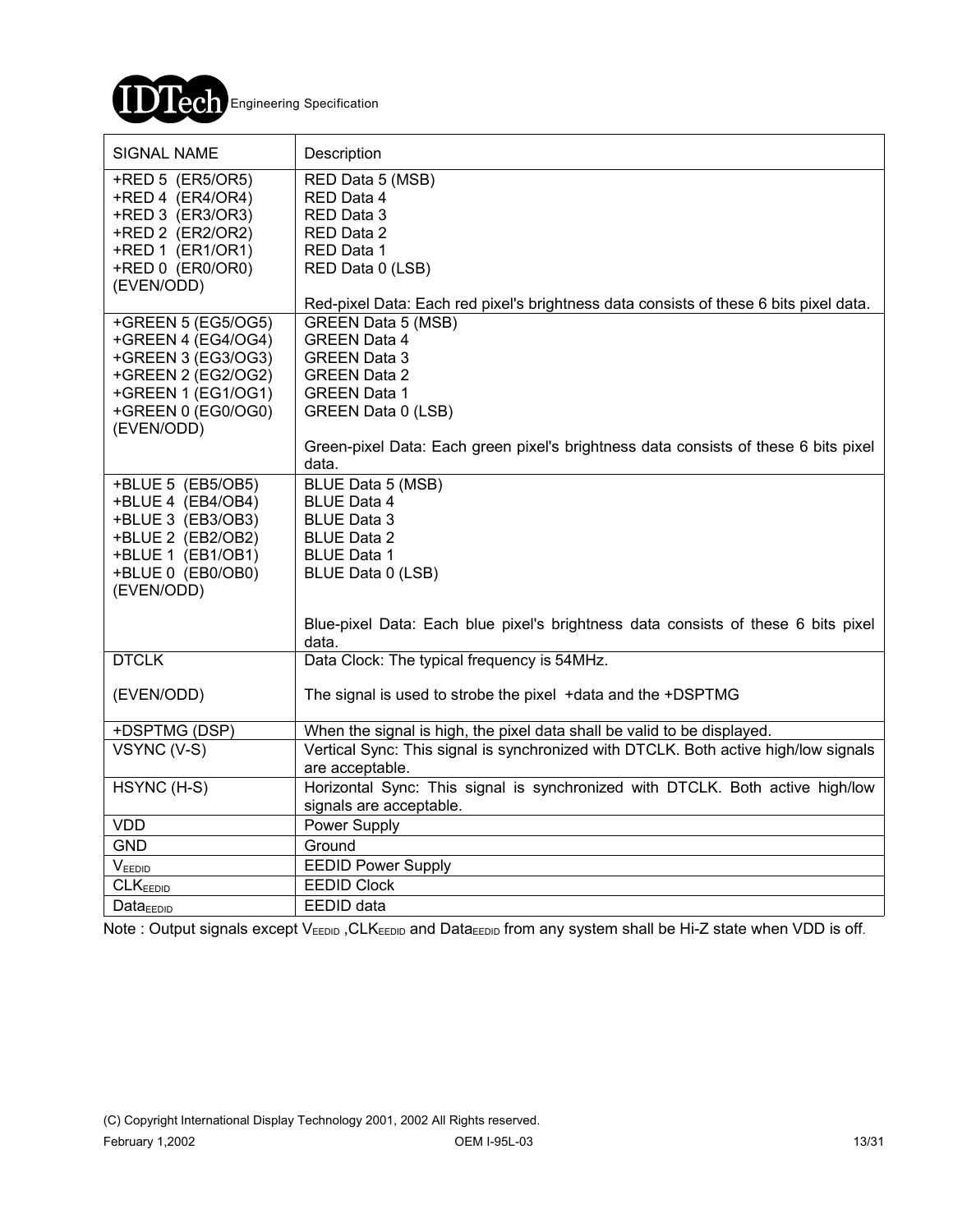

## **5.4 Interface Signal Electrical Characteristics**

#### **5.4.1 Signal Electrical Characteristics for LVDS Receiver**

The LVDS receiver equipped in this LCD module is compatible with ANSI/TIA/TIA-644 standard.

| avic. Lictultal Ullaratici istits    |        |                                            |     |                         |      |                        |  |
|--------------------------------------|--------|--------------------------------------------|-----|-------------------------|------|------------------------|--|
| <b>Parameter</b>                     | Symbol | Min                                        | Typ | Max                     | Unit | <b>Conditions</b>      |  |
| Differential Input High Threshold    | Vth    |                                            |     | $+100$                  | mV   | $Vcm=+1.2V$            |  |
| Differential Input Low Threshold     | Vtl    | $-100$                                     |     |                         | mV   | $Vcm=+1.2V$            |  |
| Magnitude Differential Input Voltage | IVidl  | 100                                        |     | 600                     | mV   |                        |  |
| Common Mode Voltage                  | Vcm    | $\frac{1}{0.825 + \frac{ \text{Vid} }{2}}$ |     | $2.4 - \frac{ Vid }{2}$ |      | $Vth - Vtl =$<br>200mV |  |
| Common Mode Voltage Offset           | ∆Vcm   | -50                                        |     | $+50$                   | mV   | $Vth - Vtl =$<br>200mV |  |

Table. Electrical Characteristics

 **Note:** 

! Input signals shall be low or Hi-Z state when VDD is off.

! All electrical characteristics for LVDS signal are defined and shall be measured at the interface connector of LCD (See **"Measurement system"**).

Figure. Voltage Definitions

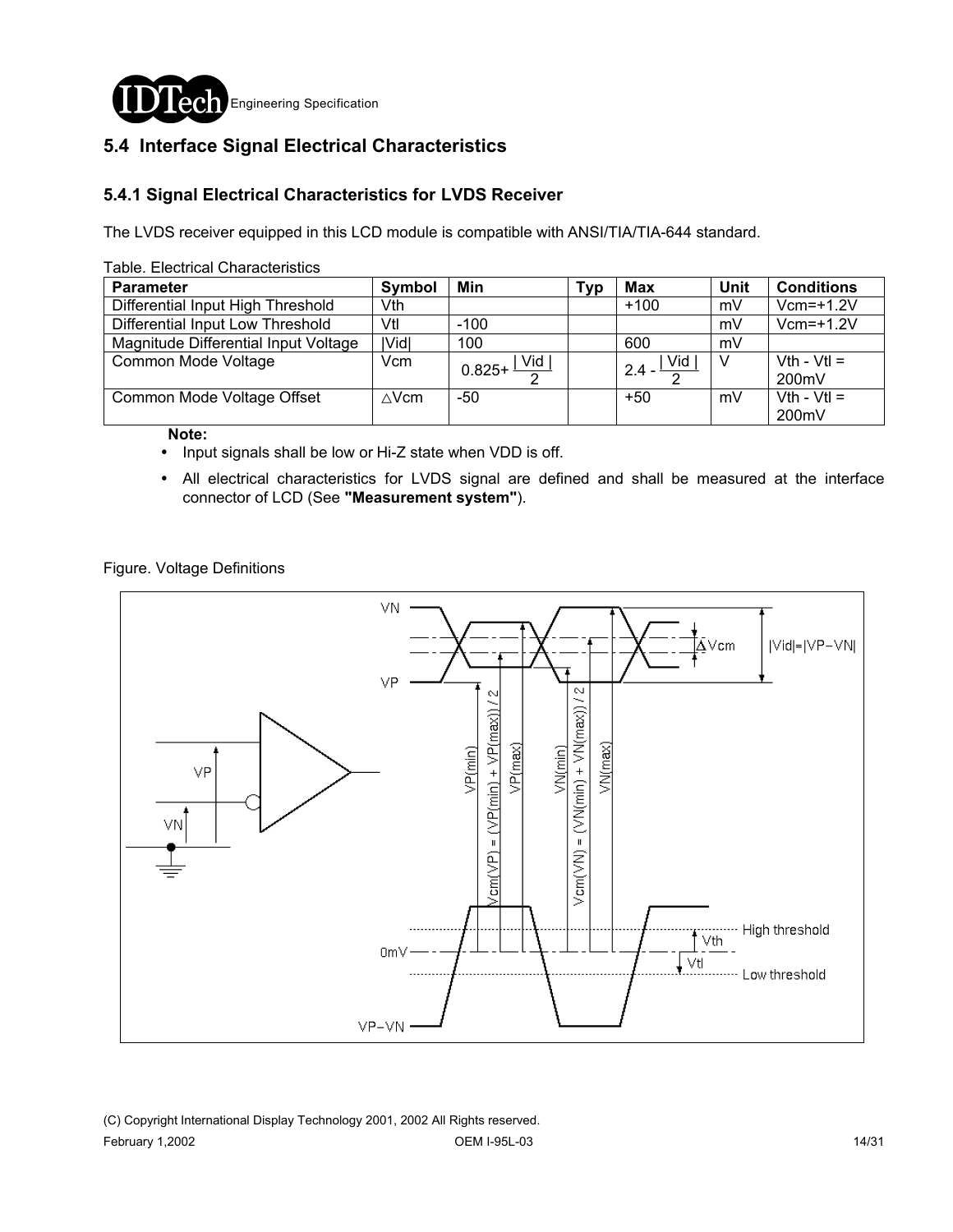

Figure. Measurement system

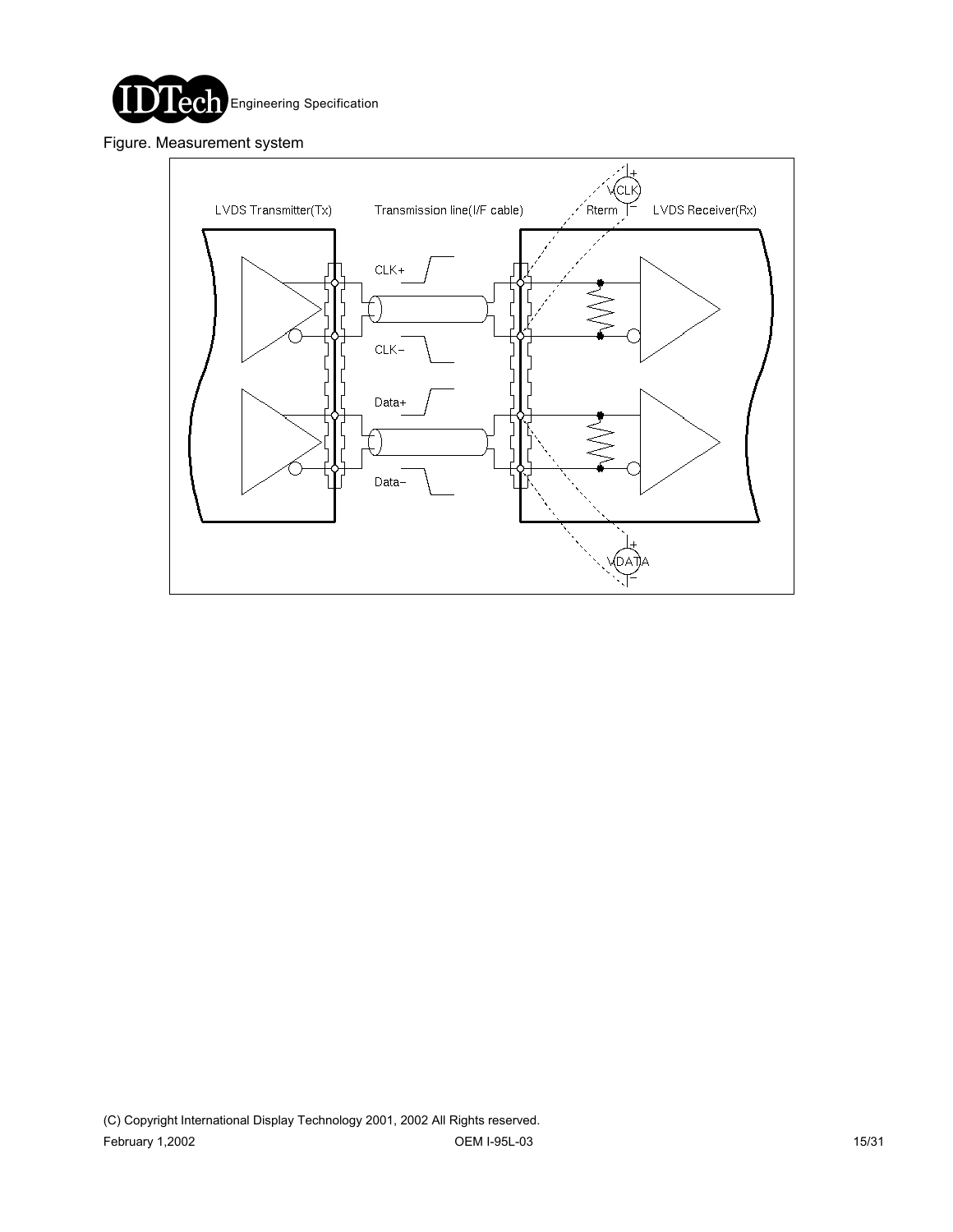

#### Table. Switching Characteristics

| <b>Parameter</b>                     | Symbo  | Min    | Typ  | <b>Max</b> | Unit   | <b>Conditions</b>                                          |
|--------------------------------------|--------|--------|------|------------|--------|------------------------------------------------------------|
| <b>Clock Frequency</b>               | fc     | 51     | 54   | 57         | MHz    |                                                            |
| Cycle Time                           | tc     | 17.5   | 18.5 | 19.6       | ns     |                                                            |
| Data Setup Time(Note 2)              | Tsu    | 700    |      |            | ps     | $fc = 54$ MHz, $tCCJ < 50$ ps,                             |
| Data Hold Time(Note 2)               | Thd    | 700    |      |            | ps     | Vth-Vtl = $200mV$ ,<br>Vcm = $1.2V$ , $\triangle V$ cm = 0 |
| Cycle-to-cycle jitter(Note 3)        | tCCJ   | $-150$ |      | $+150$     | ps     | $fc = 54 MHz$ , Tsu=Thd=1080ps                             |
| <b>Cycle Modulation Rate(Note 4)</b> | tCJavg |        |      | 20         | ps/clk | $fc = 54 MHz$ , Tsu=Thd=1080ps                             |

**Note 1:** All values are at VDD=3.3V, Ta=25 degree C.

**Note 2:** See **"Timing Definition"** and **"Timing Definition (detail A)"** for definition.

**Note 3:** Jitter is the magnitude of the change in input clock period.

**Note 4:** This specification defines maximum average cycle modulation rate in peak-to-peak transition within any 100 clock cycles. Figure 6 illustrates a case against this requirement.

 This specification is applied only if input clock peak jitter within any 100 clock cycles is greater than 300ps.

#### Figure. Timing Definition **(Even Port)**



(C) Copyright International Display Technology 2001, 2002 All Rights reserved. February 1,2002 OEM I-95L-03 16/31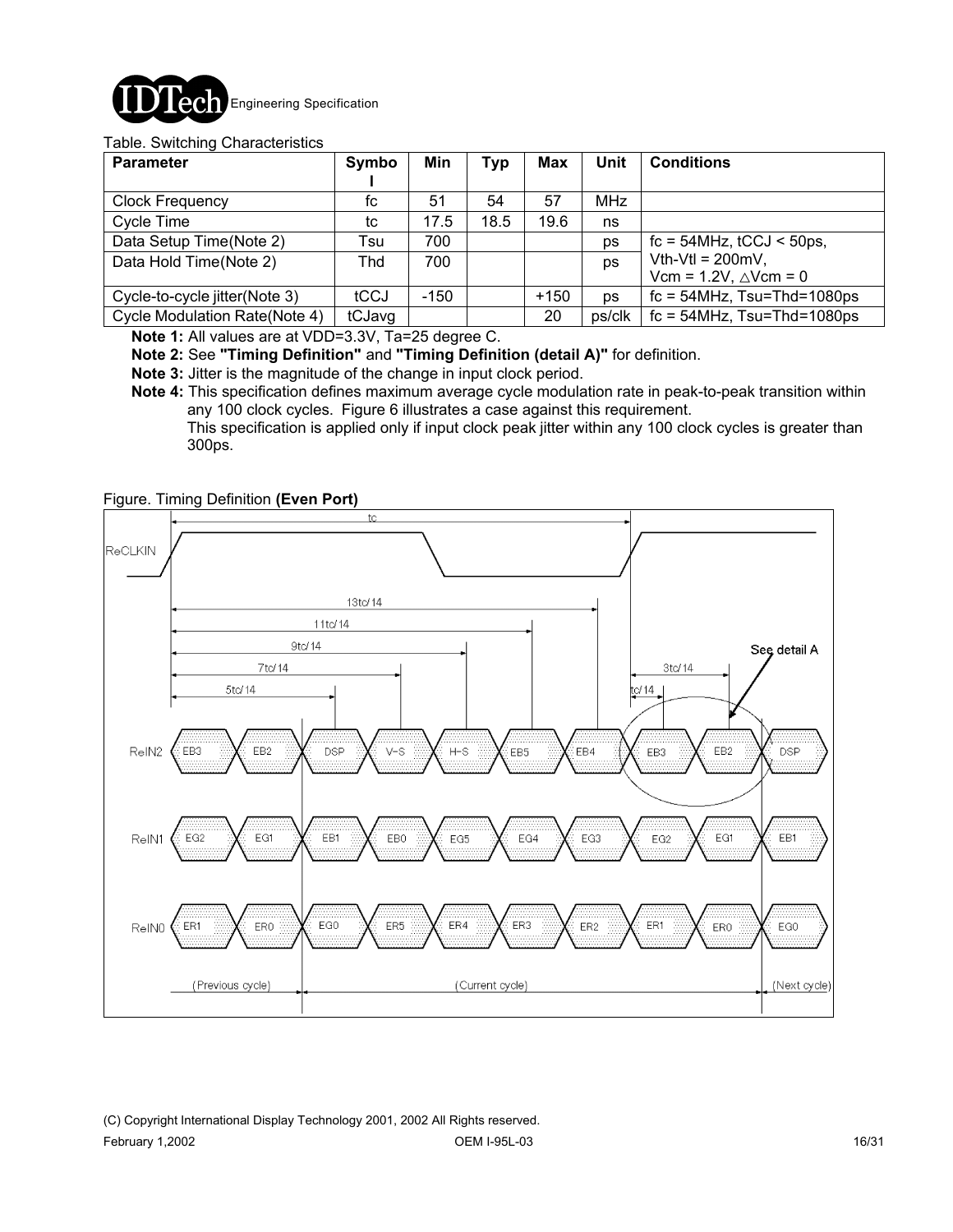

#### Figure. Timing Definition **(Odd Port)**

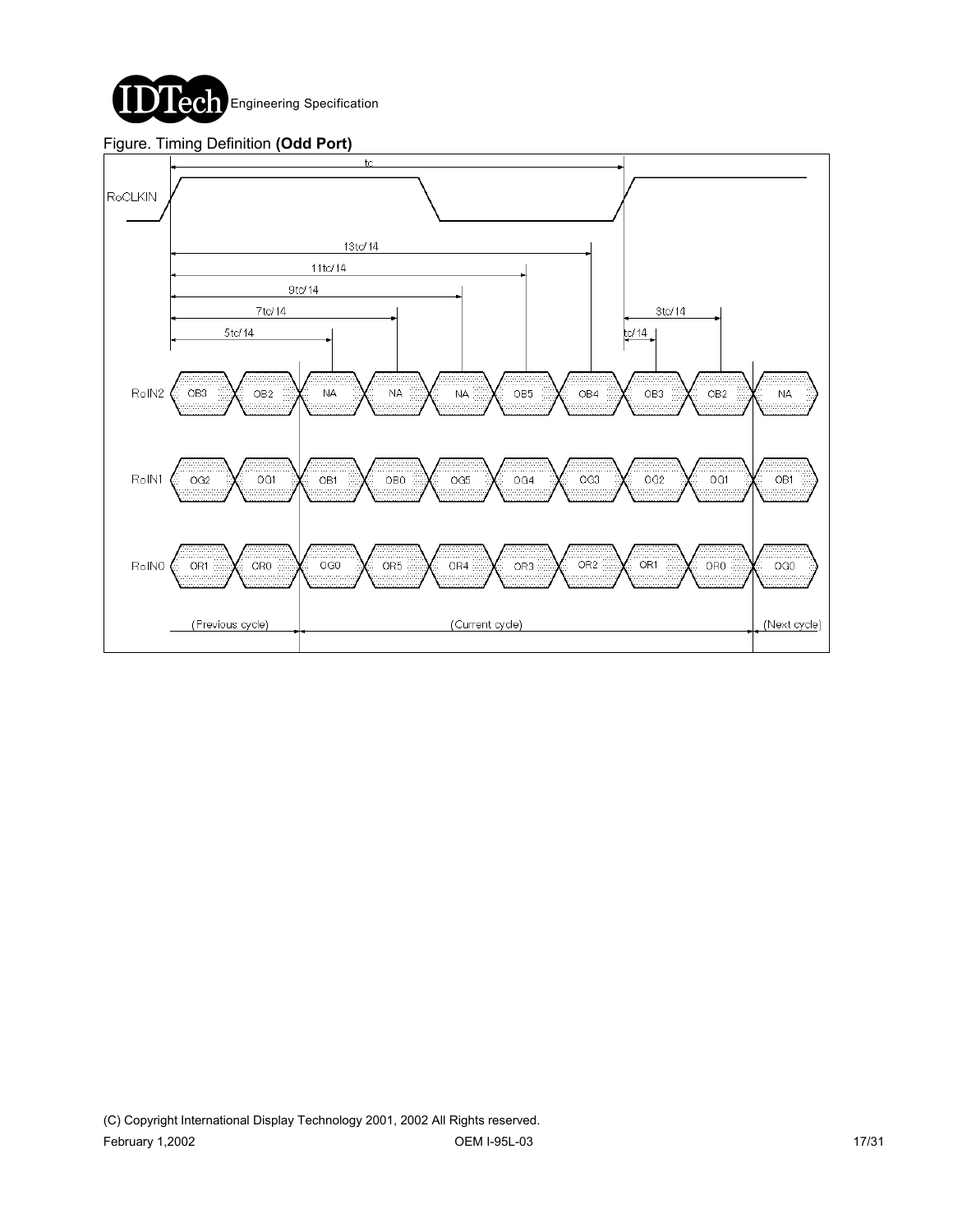

#### Figure. Timing Definition(detail A)



**Note:** Tsu and Thd are internal data sampling window of receiver. Trskm is the system skew margin; i.e., the sum of cable skew, source clock jitter, and other inter-symbol interference, shall be less than Trskm.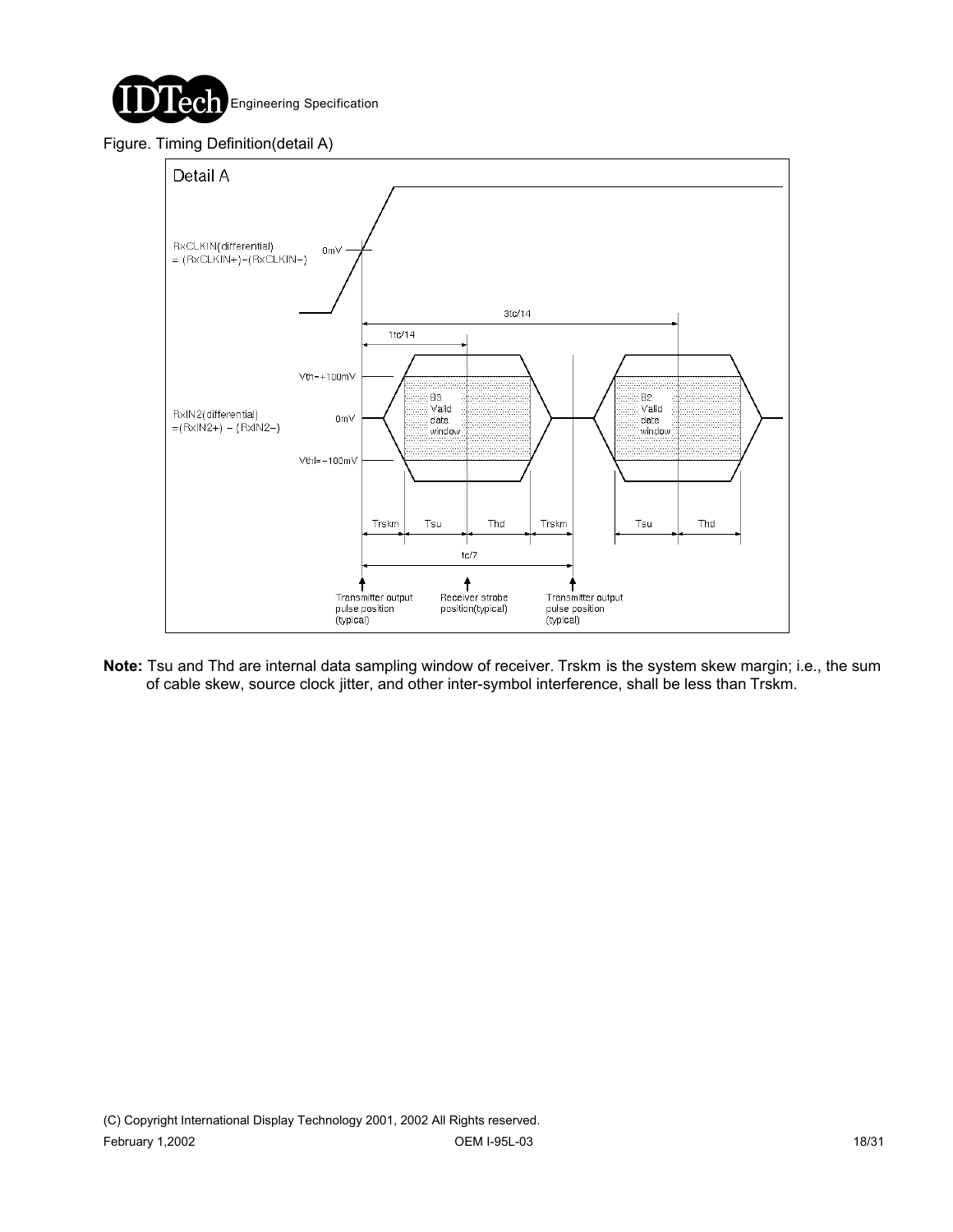

## **5.4.2 LVDS Receiver Internal Circuit**



Below figure shows the internal block diagram of the LVDS receiver.

#### **5.4.3 Recommended Guidelines for Motherboard PCB Design and Cable Selection**

Following the suggestions below will help to achieve optimal results.

- ! Use controlled impedance media for LVDS signals. They should have a matched differential impedance of 100ohm.
- ! Match electrical lengths between traces to minimize signal skew.
- Isolate TTL signals from LVDS signals.
- ! For cables, twisted pair, twinax, or flex circuit with close coupled differential traces are recommended.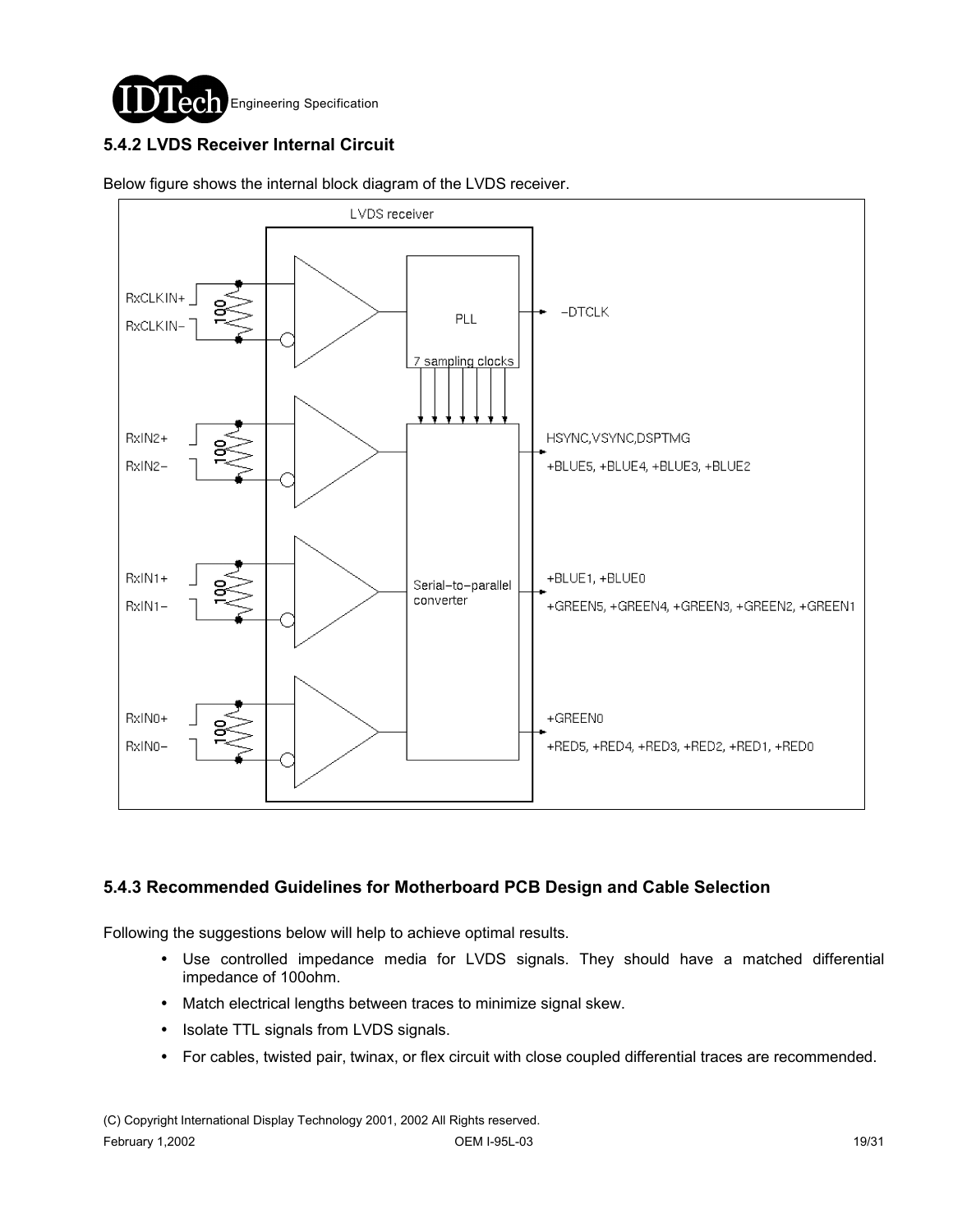

## **5.5 Inverter Signal connector**

| Pin#           | Signal Name  | Pin# | Signal Name |
|----------------|--------------|------|-------------|
| (Note*)<br>1   | PANEL-ID0    | 9    | 5VALW       |
| $\overline{2}$ | PANEL-ID1    | 10   | 5VSUS       |
| 3              | PANEL-ID2    | 11   | <b>GND</b>  |
| 4              | PANEL-ID3    | 12   | <b>GND</b>  |
| 5              | <b>NC</b>    | 13   | <b>GND</b>  |
| 6              | <b>FPVEE</b> | 14   | PWR_SRC     |
| 7              | SMB_CLK      | 15   | PWR_SRC     |
| 8              | SMB_DAT      | 16   | PWR_SRC     |

**(Note\*) Molex Connector No.1 Mark**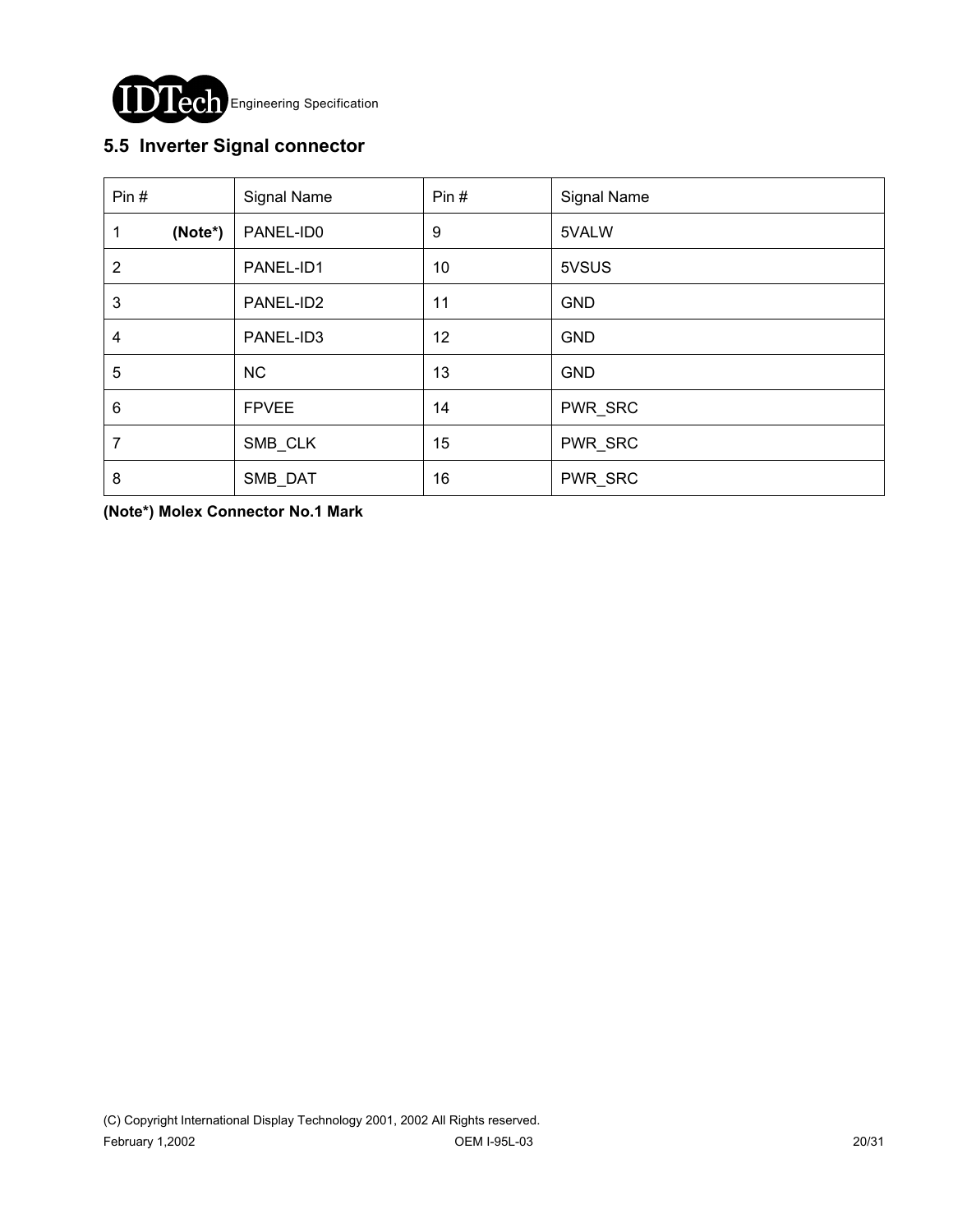

## **5.6 Inverter Signal Description**

|                | Input connector        | Typical(typ)<br>Voltage<br>levels | <b>Description</b>                                                                                                                        |
|----------------|------------------------|-----------------------------------|-------------------------------------------------------------------------------------------------------------------------------------------|
| Molex          | 52207-1690<br>FFC/FPC) |                                   |                                                                                                                                           |
| Pin            | <b>Function</b>        |                                   |                                                                                                                                           |
| $1*$           | PANEL ID0              |                                   | "0" Connect to GND                                                                                                                        |
| $\overline{2}$ | PANEL ID1              |                                   | "1" Open                                                                                                                                  |
| $\overline{3}$ | PANEL ID2              |                                   | "1" Open                                                                                                                                  |
| $\overline{4}$ | PANEL ID3              |                                   | "0" Connect to GND                                                                                                                        |
| $\overline{5}$ | <b>NC</b>              |                                   |                                                                                                                                           |
| 6              | <b>FPVEE</b>           | $(0,3.3V)$ typ                    | Control signal input into the inverter to turn the<br>backlight ON & OFF (3.3V-ON,0V-OFF)                                                 |
| $\overline{7}$ | SMB_CLK                | $(0V, 5V)$ typ                    | SMBus interface for sending brightness &<br>contrast information to the inverter/panel                                                    |
| 8              | SMB DAT                | $(0V, 5V)$ typ                    | SMBus interface for sending brightness &<br>contrast information to the inverter/panel                                                    |
| 9              | 5VALW                  | 5V typ                            | This should be used as power source that stores<br>the brightness/contrast values & the circuit that<br>interfaces with SMB CLK & SMB DAT |
| 10             | 5VSUS                  | 4.85V to 5.2V                     | This should be used as power source for the<br>control circuitry on the inverter.                                                         |
| 11             | GND                    |                                   |                                                                                                                                           |
| 12             | <b>GND</b>             |                                   |                                                                                                                                           |
| 13             | <b>GND</b>             |                                   |                                                                                                                                           |
| 14             | PWR SRC                | (9V to 21V)<br>typ                | This power rail should be used as a power rail to<br>drive the backlight DC-AC converter                                                  |
| 15             | PWR_SRC                | (9V to 21V)<br>typ                | This power rail should be used as a power rail to<br>drive the backlight DC-AC converter                                                  |
| 16             | PWR SRC                | (9V to 21V)<br>typ                | This power rail should be used as a power rail to<br>drive the backlight DC-AC converter                                                  |

**Note (\*) : Molex Connector No.1 Mark**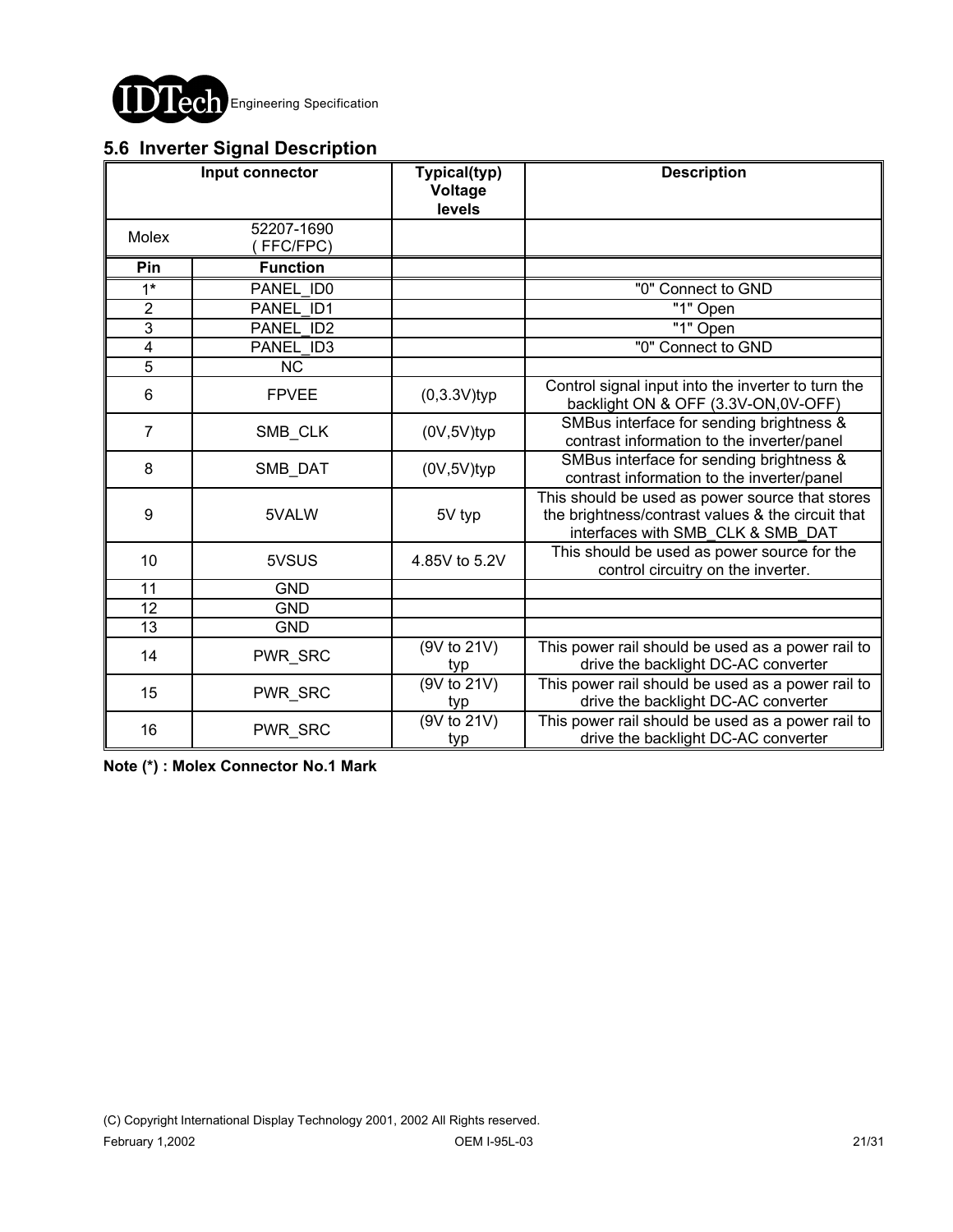

## **5.7 Inverter Signal Electrical Characteristics**

| Item                   | Symbol          | Min. | Typ. | Max. | <b>UNITS</b> | <b>CONDITION</b>               |
|------------------------|-----------------|------|------|------|--------------|--------------------------------|
| Input Voltage          | PWR_SRC         | 9.0  | 14.4 | 21   | [V]          | Ta=25[deg. C]                  |
|                        | 5VSUS,<br>5VALW | 4.85 | 5.0  | 5.2  | [V]          |                                |
| Input Power            | P(PWR SRC)      |      | 5.6  | 6.2  | [W]          | SMData=00H<br>PWR_SRC=14.4[V]  |
|                        |                 |      | 1.0  | 1.4  | [W]          | SMData=0FFH<br>PWR SRC=14.4[V] |
|                        | P(5VSUS)        |      | 15   | 25   | [mW]         |                                |
|                        | P(5VALW)        |      | 5    | 25   | [mW]         |                                |
| <b>ON/OFF</b>          | <b>FPVEE</b>    | 2.0  |      |      | [V]          | ON                             |
|                        | <b>FPVEE</b>    |      |      | 0.8  | [V]          | <b>OFF</b>                     |
| Lamp Frequency         | $\mathsf{F}$    | 52   | 59   | 66   | [KHz]        |                                |
| <b>Burst Frequency</b> | $F_B$           | 156  | 160  | 164  | [Hz]         |                                |

#### Table. Electrical Specifications

#### Table. Dimming

| <b>SMData</b> | Brightness [%] |      |      | <b>Brightness</b>                            | Lamp Current      |
|---------------|----------------|------|------|----------------------------------------------|-------------------|
|               | Min.           | "ур. | Max. | (center) $\lceil$ cd/m <sup>2</sup> $\rceil$ | (Return side)[mA] |
| 00H           |                | 100  |      | $210 (*1)$                                   | $6.5$ ( $*1$ )    |
| FFH           |                |      |      | $10.5$ ( $*1$                                | $7^{(*4)}$        |

\*1 : Reference Only

| <b>SMBUS</b> | Device identifier | Device address |  |
|--------------|-------------------|----------------|--|
|              | 0101              | 100            |  |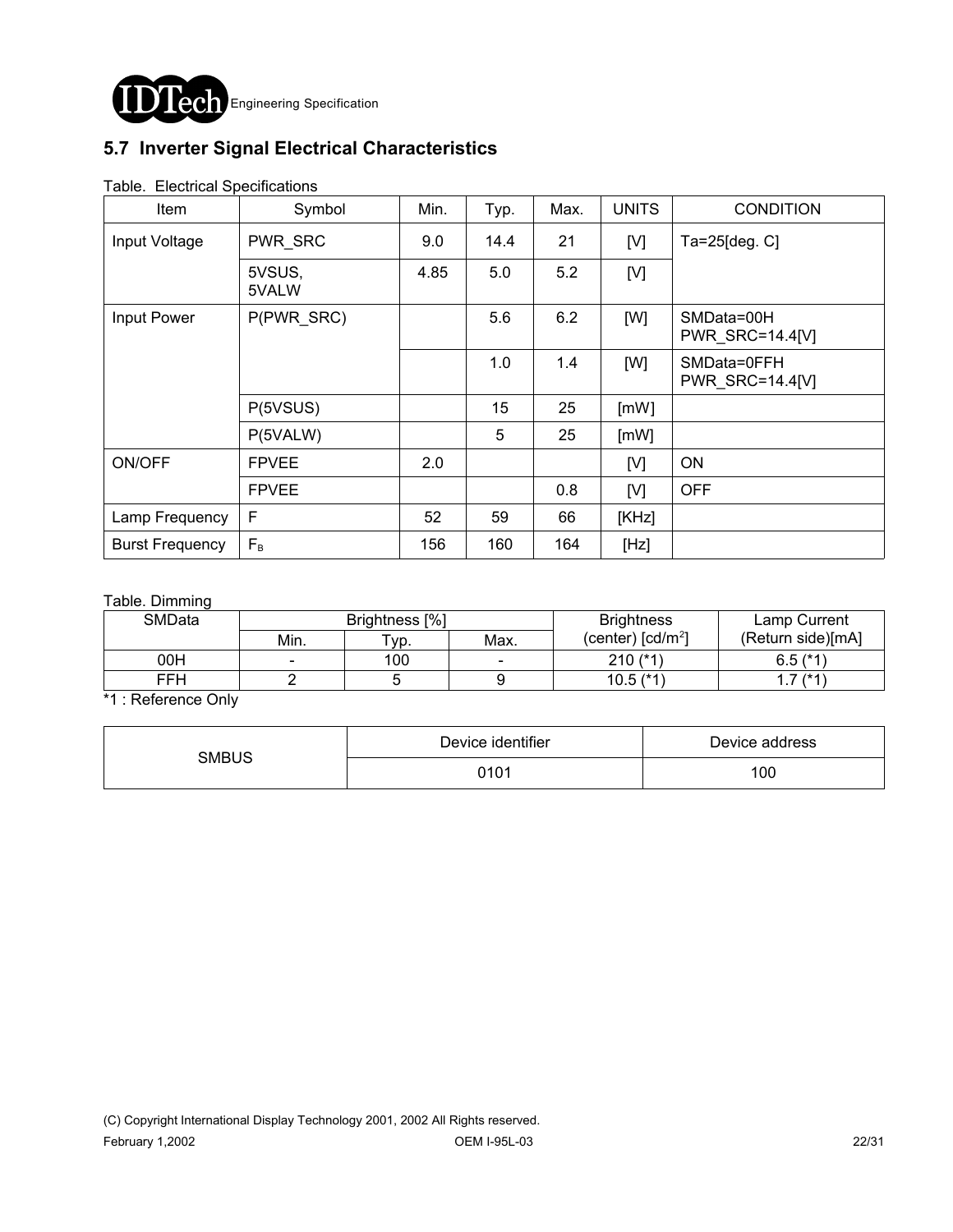

The following chart is the Luminance versus the SMBUS Data for your reference.

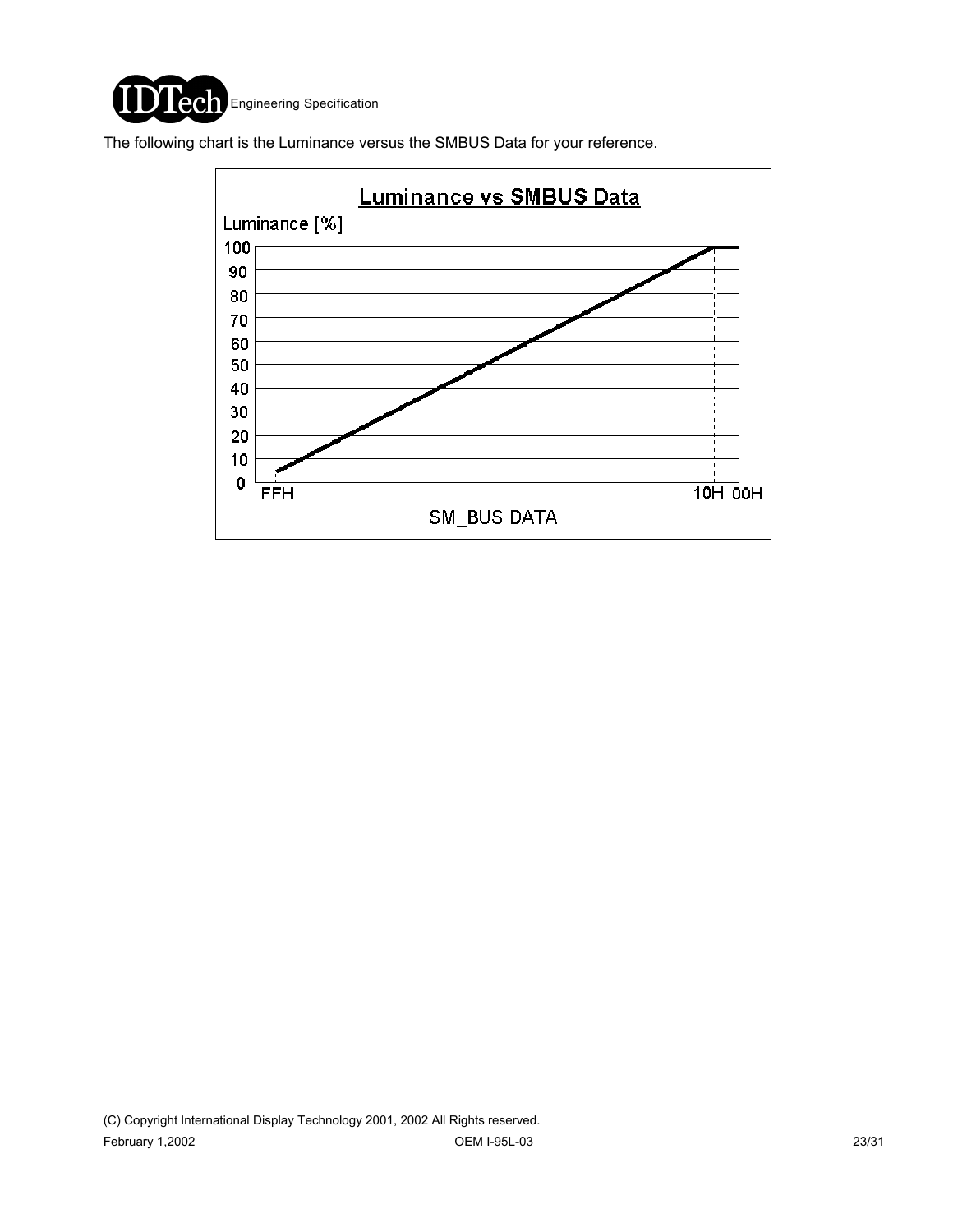

# **6.0 Pixel format image**

Following figure shows the relationship of the input signals and LCD pixel format image.

|             | Even<br>$\mathbf 0$             | Odd<br>1              | Even<br>1398                       | Odd<br>1399               |  |
|-------------|---------------------------------|-----------------------|------------------------------------|---------------------------|--|
| 1st Line    | $\overline{\mathsf{R}}$<br> G B | ${\sf R}$<br> G <br>B | $\overline{\mathsf{R}}$<br>lв<br>G | R <br>${\mathsf G}$<br>Iв |  |
|             |                                 |                       |                                    |                           |  |
|             |                                 |                       |                                    |                           |  |
|             |                                 |                       |                                    |                           |  |
|             |                                 |                       |                                    |                           |  |
| 1050th Line | R.<br>G B                       | G <br>${\sf R}$<br>B  | R.<br>G<br>lв                      | G   B<br>R                |  |
|             |                                 |                       |                                    |                           |  |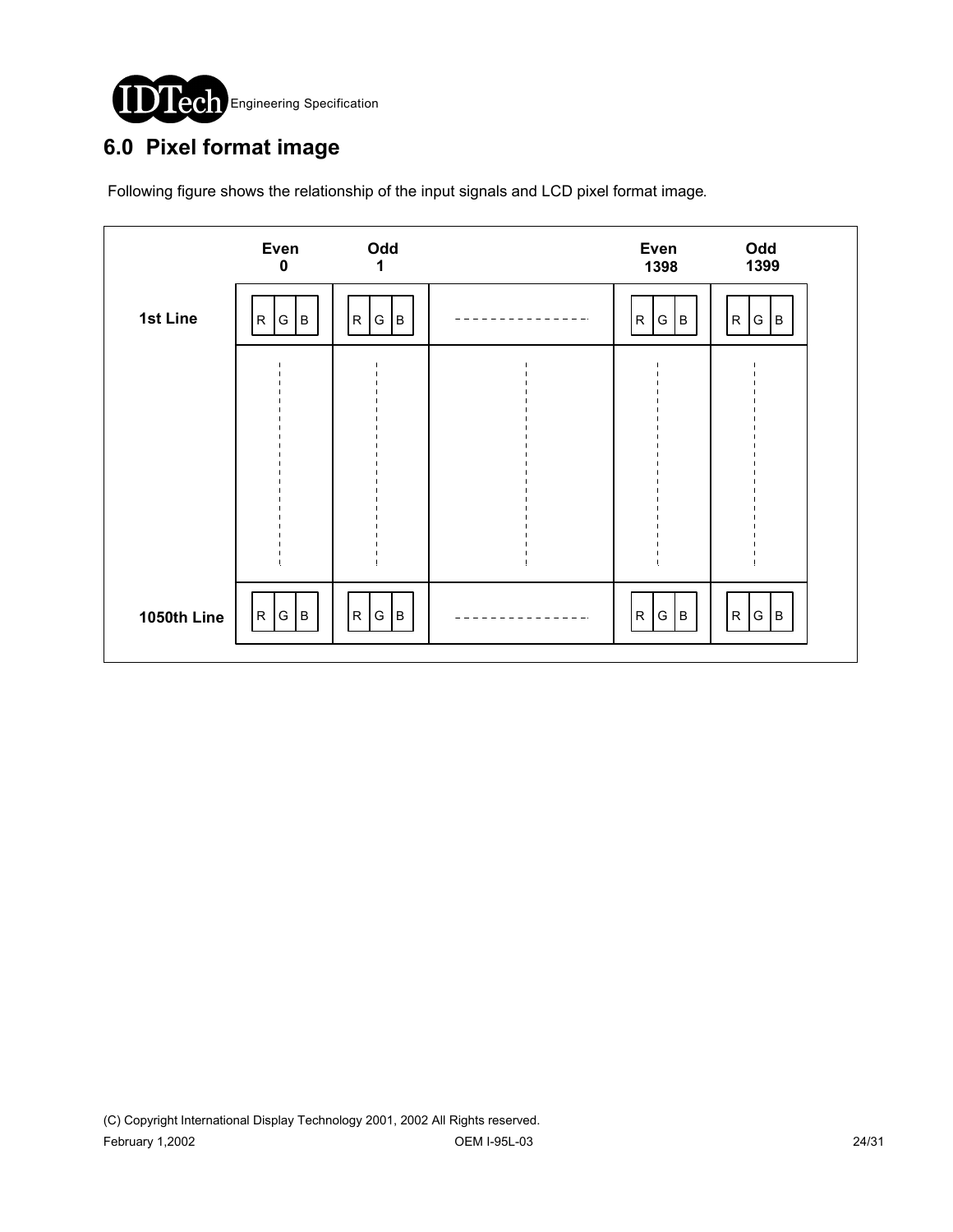

# **7.0 Interface Timings**

### **7.1 Timing Characteristics**

| Signal       | Item                  | Symbol       | MIN.           | TYP.  | MAX. | Unit    |
|--------------|-----------------------|--------------|----------------|-------|------|---------|
| <b>DTCLK</b> | Freqency              | Fdck         | 51             | 54    | 57   | [MHz]   |
|              |                       | <b>Tck</b>   | 17.5           | 18.5  | 19.6 | [ns]    |
| +V-Sync      | <b>Frame Rate</b>     | Fv           |                | 60    |      | [Hz]    |
|              |                       | Tv           |                | 16.67 |      | [ms]    |
|              |                       | Nv           | 1058           | 1066  | 2046 | [lines] |
|              | <b>V-Active Level</b> | Tva          | 15.78          | 46.7  |      | [us]    |
|              |                       | Nva          | 1              | 3     | 62   | [lines] |
|              | V-Back Porch          | <b>Nvb</b>   | $6\phantom{1}$ | 12    | 125  | [lines] |
|              | V-Front Porch         | Nvf          | 1              | 1     |      | [lines] |
| +DSPTMG      | V-Line                | m            |                | 1050  |      | [lines] |
| +H-Sync      | Scan Rate             | Fh           |                | 63.98 |      | [KHz]   |
|              |                       | <b>Th</b>    |                | 15.63 |      | [usec]  |
|              |                       | Nh           | 762            | 844   | 1023 | [Tck]   |
|              | <b>H-Active Level</b> | Tha          |                | 1.037 |      | [usec]  |
|              |                       | Tha          | 8              | 56    | 250  | [Tck]   |
|              | H-Back Porch          | Thb          | 26             | 64    | 300  | [Tck]   |
|              | <b>H-Front Porch</b>  | Thf          | 8              | 24    |      | [Tck]   |
| +DSPTMG      | Display               | Thd          |                | 12.96 |      | [usec]  |
| +DATA        | Data Even/Odd         | $\mathsf{n}$ |                | 1400  |      | [dots]  |

- Note 1 : Both positive Hsync and positive Vsync polarity is recommended.
- Note 2 : When there are invalid timing, Display appears black pattern. Synchronous Signal Defects and enter Auto Refresh for LCD Module Protection Mode.
- Note 3 : Nvb (V-Back Porch) should be fixed between each V-Frames.
- Note 4 : The timing interval between V-sync falling edge and H-sync falling edge should be fixed between each V-Frames.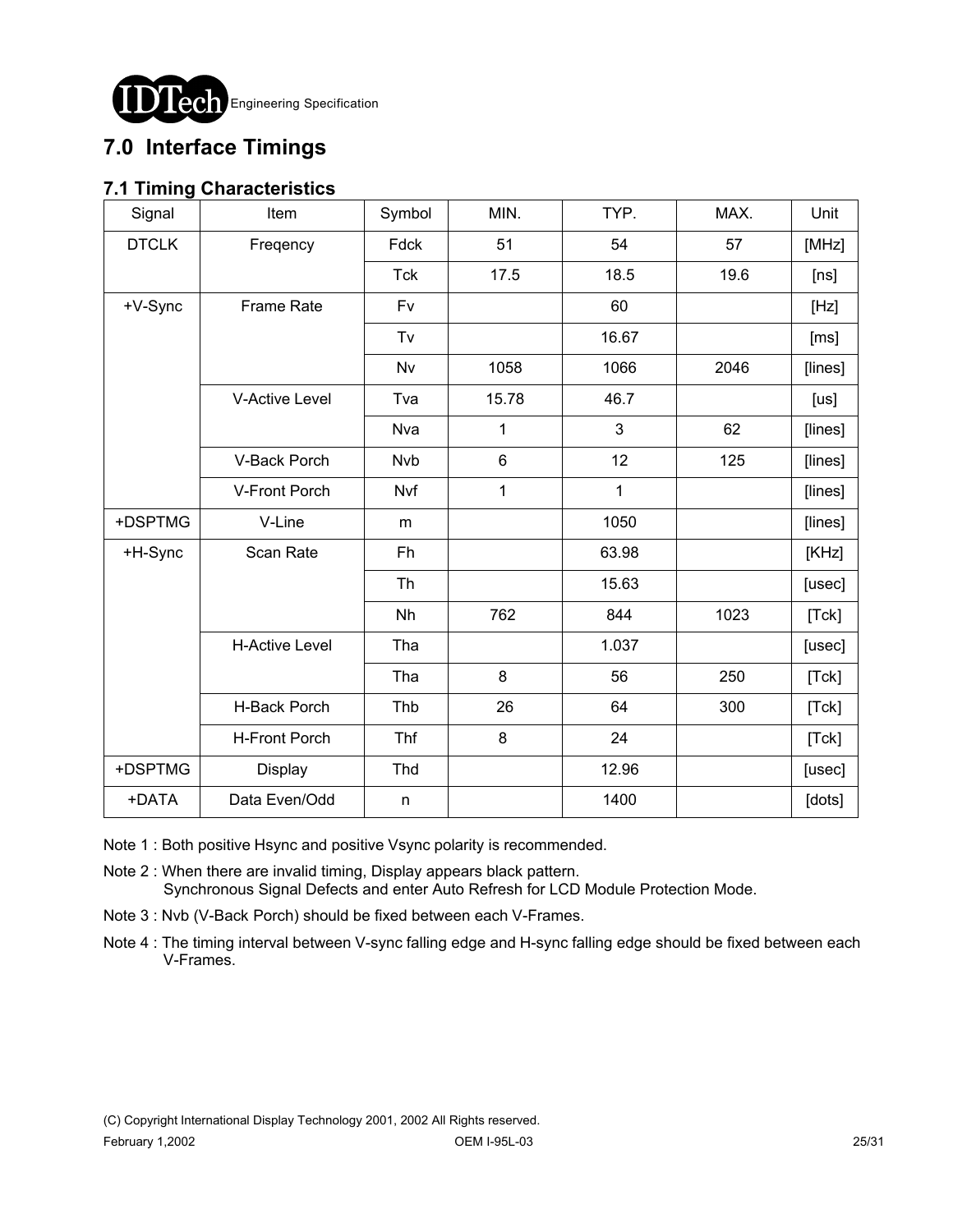

#### **Typical Vertical Timing Table**

| Support mode               | Tyblk<br>Vertical<br><b>Blanking</b> | m<br><b>Active Field</b> | <b>Tvf VSYNC</b><br><b>Front Porch</b> | Tv.Nv<br>Frame<br>Time | Tva<br><b>VSYNC</b><br>Width | Tvb<br><b>VSYNC</b><br><b>Back Porch</b> |
|----------------------------|--------------------------------------|--------------------------|----------------------------------------|------------------------|------------------------------|------------------------------------------|
| 1400 x 1050 at 60Hz        | $0.250$ ms                           | 16.411 ms                | $0.016$ ms                             | 16.661 ms              | $0.047$ ms                   | 0.188 ms                                 |
| (H line rate : $15.63$ us) | $(16$ lines)                         | (1050 lines)             | line)                                  | (1066 lines)           | $(3$ lines)                  | $(12$ lines)                             |

#### **Typical Horizontal Timing Table**

| Support mode                                           | Thblk<br>Horizontal<br><b>Blanking</b> | Thd<br><b>Active Field</b> | Thf<br><b>HSYNC</b><br><b>Front Porch</b> | Th.Nh<br>H Line<br>Time    | Tha<br><b>HSYNC</b><br>Width | Thb<br><b>HSYNC</b><br><b>Back Porch</b> |
|--------------------------------------------------------|----------------------------------------|----------------------------|-------------------------------------------|----------------------------|------------------------------|------------------------------------------|
| 1400 x 1050<br>Dotclock: 108.000<br>MHz (54.000MHz x2) | 2.667 us<br>$(288$ dots)               | 12.963 us<br>(1400 dots)   | 0.444 us<br>$(48$ dots)                   | 15.630 us<br>$(1688$ dots) | 1.037 us<br>$(112$ dots)     | $1.185$ us<br>$(128$ dots)               |

### **7.2 Timing Definition**



(C) Copyright International Display Technology 2001, 2002 All Rights reserved. February 1,2002 OEM I-95L-03 26/31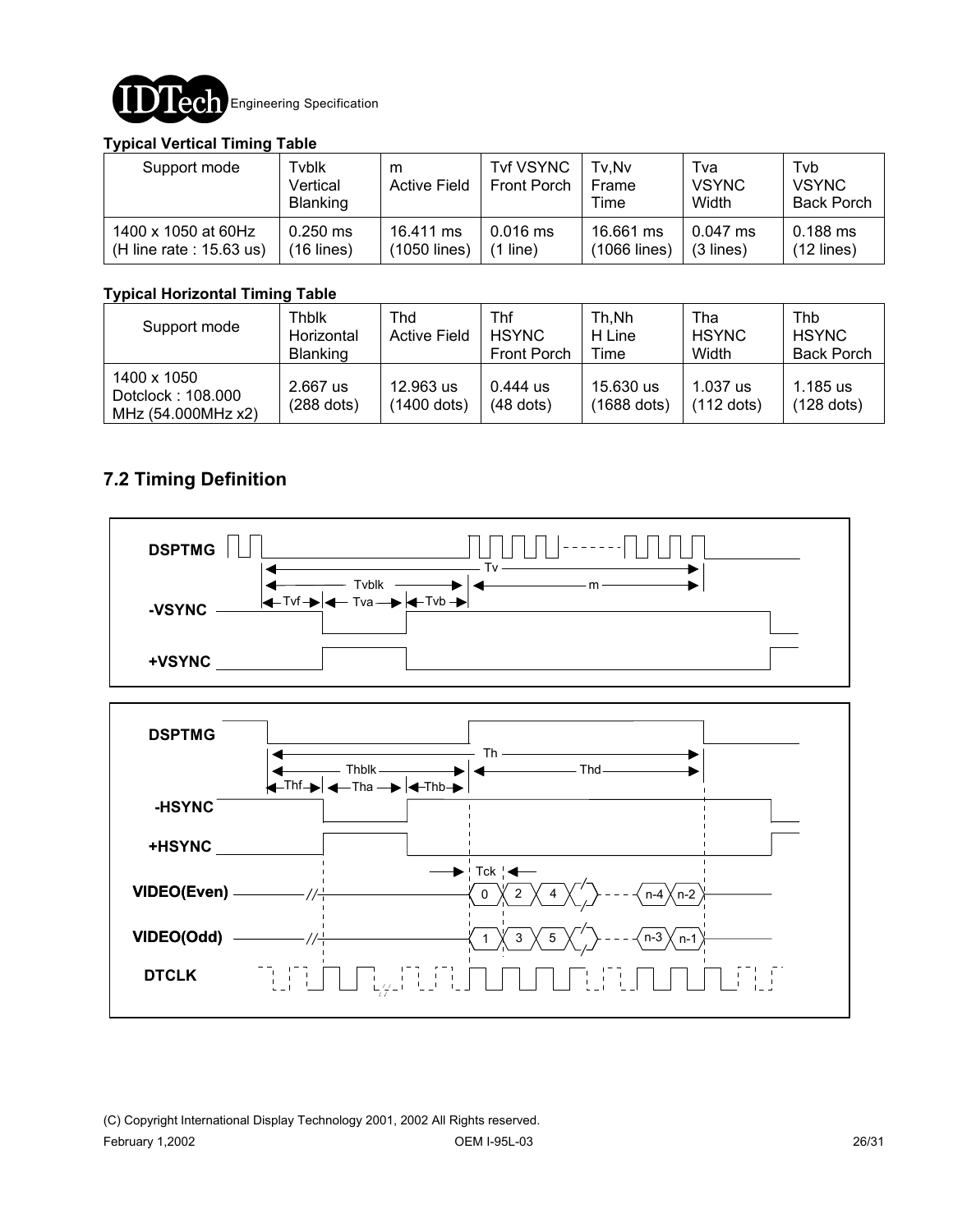

# **8.0 Power Consumption**

Input power specifications are as follows;

| <b>SYMBOL</b> | <b>PARAMETER</b>                            | Min | Typ | Max | <b>UNITS</b> | <b>CONDITION</b>                   |
|---------------|---------------------------------------------|-----|-----|-----|--------------|------------------------------------|
| <b>VDD</b>    | Logic/LCD Drive<br>Voltage                  | 3.0 | 3.3 | 3.6 | [V]          | Load Capacitance 40uF              |
| <b>PDD</b>    | <b>VDD Power</b>                            |     |     | 3.2 | [W]          | MAX. Pattern.<br>VDD=3.6[V]        |
| <b>PDD</b>    | <b>VDD Power</b>                            |     | 1.8 |     | [W]          | All Black Pattern,<br>$VDD=3.3[V]$ |
| <b>IDD</b>    | <b>VDD Current</b>                          |     |     | 890 | [MA]         | MAX Pattern,<br>$VDD=3.6[V]$       |
| <b>IDD</b>    | <b>VDD Current</b>                          |     | 545 |     | [MA]         | All Black Pattern,<br>$VDD=3.3[V]$ |
| VDDrp         | Allowable Logic/LCD<br>Drive Ripple Voltage |     |     | 100 | $[mVp-p]$    |                                    |
| <b>VDDns</b>  | Allowable Logic/LCD<br>Drive Ripple Noise   |     |     | 100 | $[mVp-p]$    |                                    |

MAX. Pattern : 2dot Vertical sub-pixel Stripe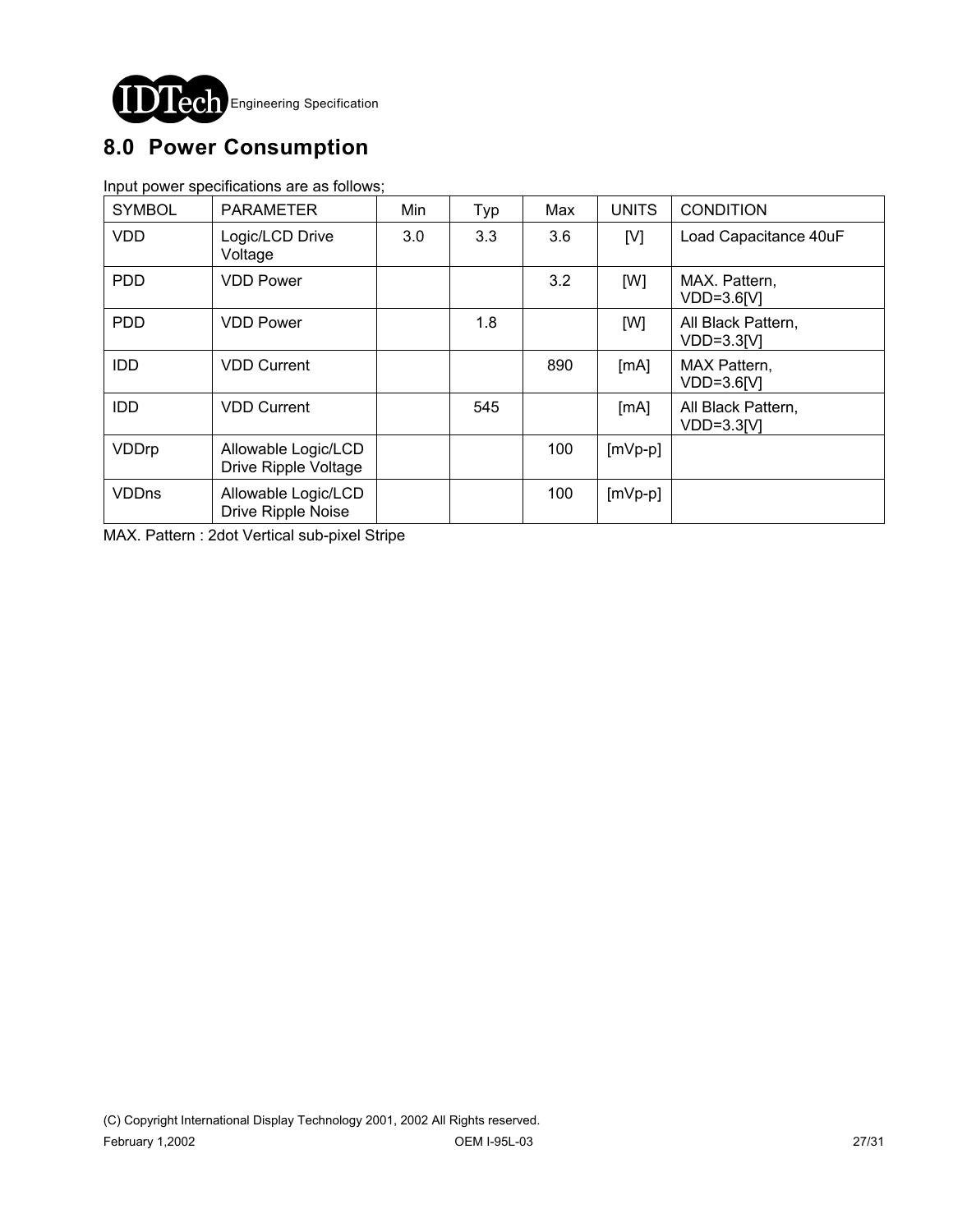

## **9.0 Power ON/OFF Sequence**

VDD power and lamp on/off sequence is as follows. Interface signals are also shown in the chart. Signals from any system shall be Hi-Z state or low level when VDD is off.

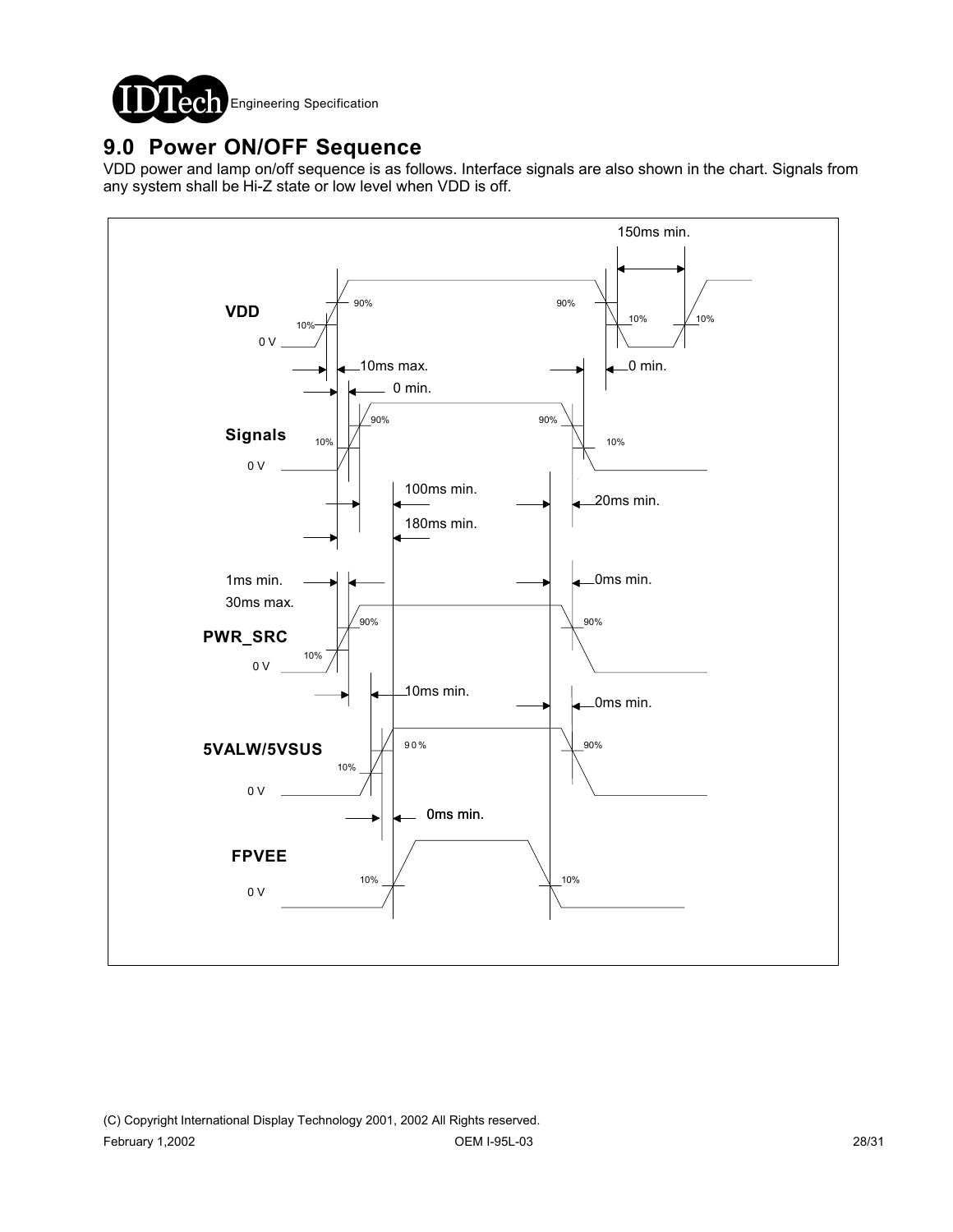



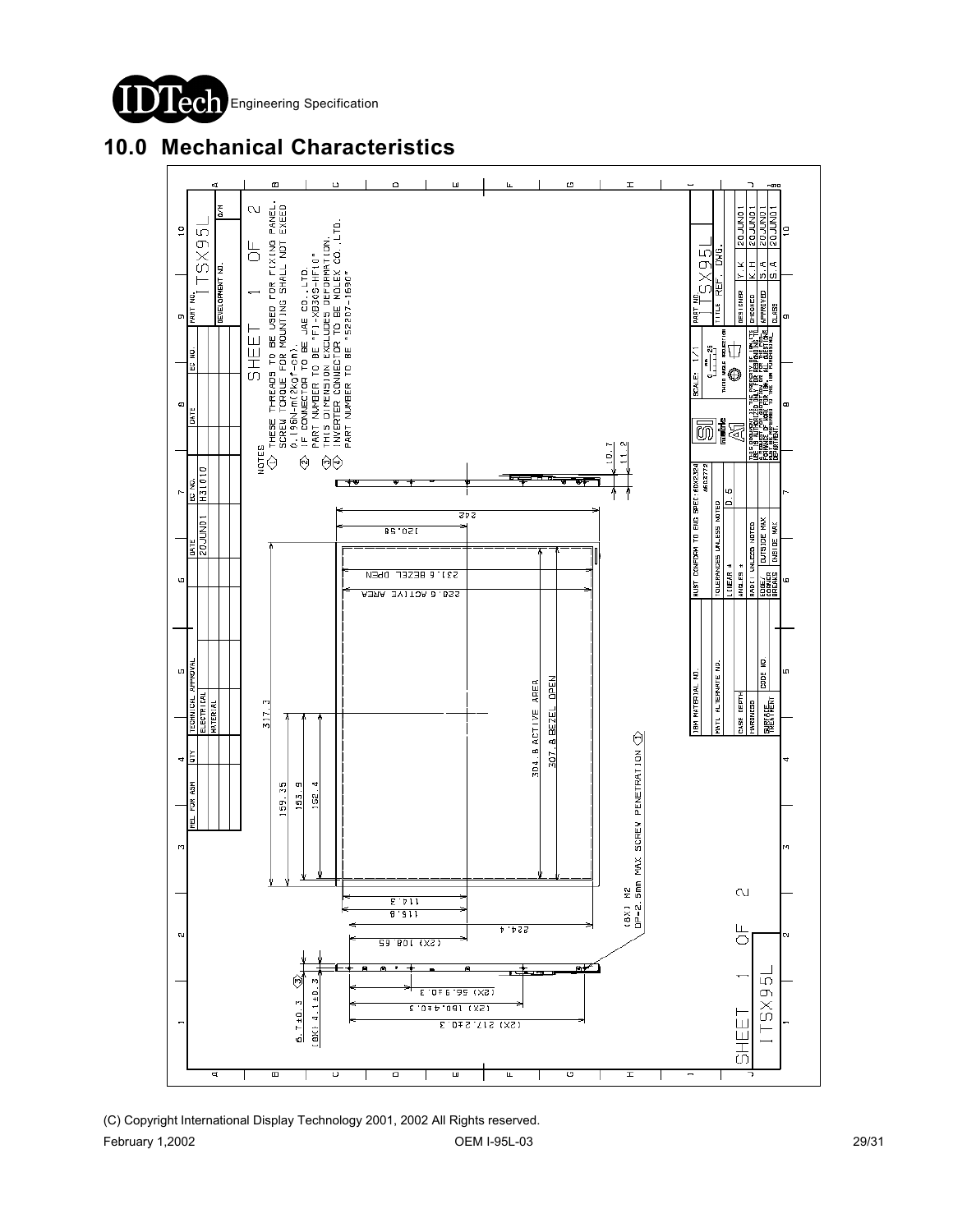



(C) Copyright International Display Technology 2001, 2002 All Rights reserved. February 1,2002 OEM I-95L-03 30/31